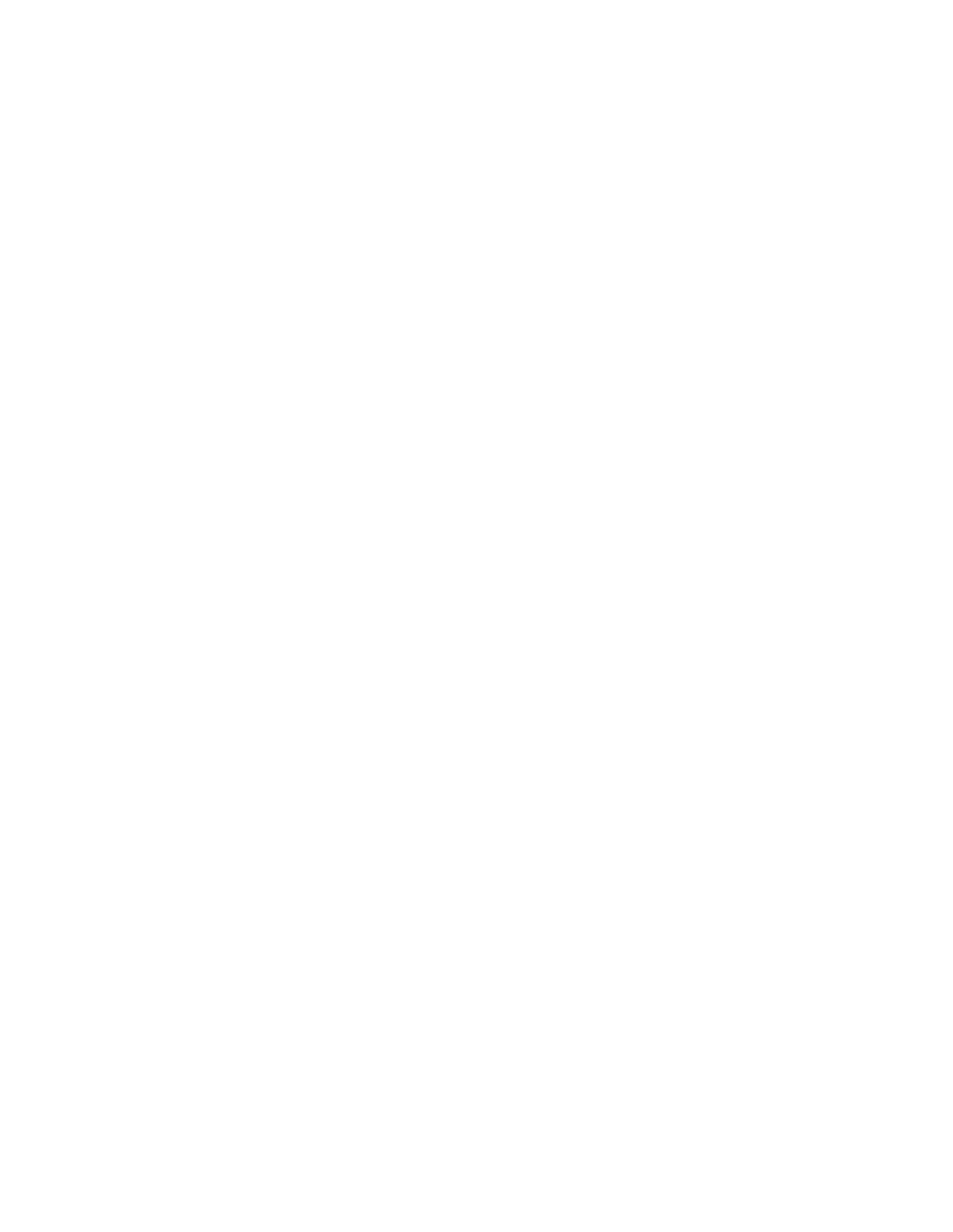# **MINUTES OF THE ARARAT RURAL CITY COUNCIL MEETING HELD ON 03 MAY 2016 IN THE COUNCIL CHAMBER, SHIRE HALL, BARKLY STREET, ARARAT, WHICH COMMENCED AT 6.01PM**

### **PRESENT**

The Mayor, Cr PA Hooper Chairperson, Crs GM Allgood, F Deutsch, DF Hull, GD Hull, CR McKenzie and GI McLean. Mr Andrew Evans, Chief Executive Officer, Mr Neil Manning, Director Council Services, Mrs Colleen White, Director Corporate Strategy, Risk and Governance, Mr Don Cole, Director, Assets, Finances and Corporate Services, Mrs Jenny Woolcock, Manager Executive Services and Governance, Mr Alistair Rowe, Manager Corporate Support and Ms Karissa Hogan, Accountant

# **1 TRADITIONAL ACKNOWLEDGEMENT**

The Prayers were read out by Mayor Cr Paul Hooper.

WE ACKNOWLEDGE THE TRADITIONAL OWNERS OF THE LAND ON WHICH WE MEET TODAY, AND PAY OUR RESPECTS TO THEIR ELDERS, PAST AND PRESENT.

#### **OPENING PRAYER**

 ALMIGHTY GOD, WE HUMBLY ASK YOU TO HELP US, AS ELECTED COUNCILLORS OF THE ARARAT RURAL CITY COUNCIL. GUIDE OUR DELIBERATIONS. PROSPER WHAT IS YOUR WILL FOR US, TO YOUR HONOUR AND GLORY AND FOR THE WELFARE AND BENEFIT OF THE PEOPLE WHOM WE SERVE IN THE ARARAT RURAL CITY.

#### **THE LORD'S PRAYER**

 OUR FATHER WHICH ART IN HEAVEN, HALLOWED BE THY NAME, THY KINGDOM COME, THY WILL BE DONE ON EARTH, AS IT IS IN HEAVEN. GIVE US THIS DAY OUR DAILY BREAD AND FORGIVE US OUR TRESPASSES AS WE FORGIVE THEM THAT TRESPASS AGAINST US, AND LEAD US NOT INTO TEMPTATION, BUT DELIVER US FROM EVIL, FOR THINE IS THE KINGDOM, THE POWER, AND THE GLORY, FOREVER AND EVER. AMEN.

**2 APOLOGIES** 

Nil.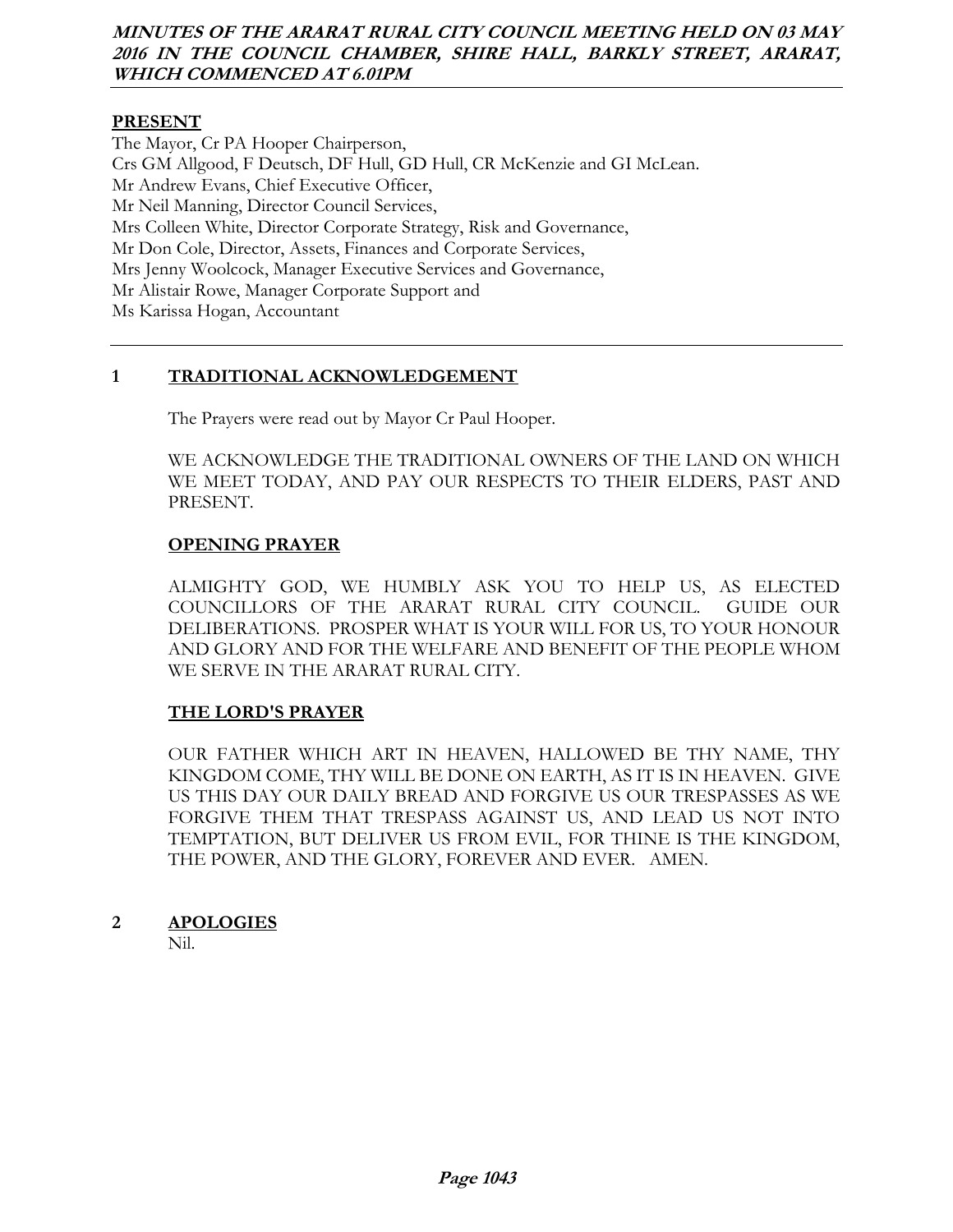# **5 – DISCLOSURE OF INTERESTS**

Disclosure of Interests are to be made immediately prior to any relevant item being discussed.

#### **Local Government Act 1989 Section 79 (2)**

A Councillor or member of a special committee who has a conflict of interest and is attending the meeting of the Council or special committee must make a full disclosure of that interest -

- (a) by either
	- (i) advising the Council or special committee at the meeting of the details required under paragraph (b) and (c) immediately before the matter is considered at the meeting; or
	- (ii) advising the Chief Executive Officer in writing of the details required under paragraphs (b) and (c) before the meeting; and
- (b) classifying the type of interest that has given rise to the conflict as either
	- (i) a direct interest: or
	- (ii) an indirect interest and specifying the particular kind of indirect interest under section 78, 78A, 78B, 78C, 78D or 78E; and
- (c) describing the nature of the interest; and
- (d) if the Councillor or member advised the Chief Executive Officer of the details under paragraph (a) (ii), the Councillor or member must make a disclosure of the class of interest only to the meeting immediately before the matter is considered at the meeting.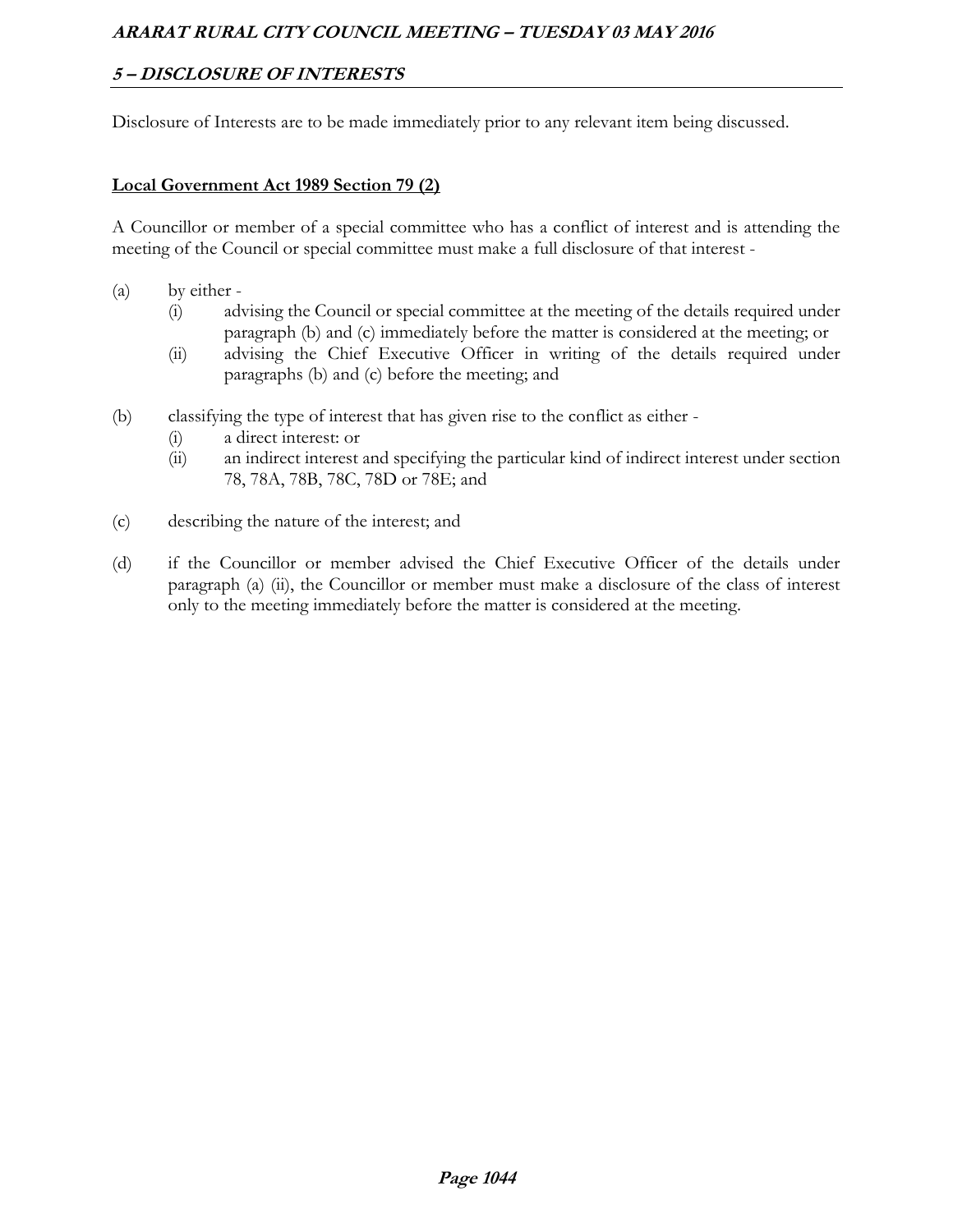# **ITEM 4.1 REVISED COUNCIL PLAN 2013-2017 INCORPORATING THE STRATEGIC RESOURCE PLAN 13041955 CORPORATE STRATEGY, RISK AND GOVERNANCE**

#### **Introduction**

The revised Council Plan 2013-2017 incorporating the Strategic Resource Plan (SRP) is presented to Council for proposal to the community.

The revised Council Plan includes the strategic objectives for the next year, including the strategic actions and indicators for monitoring the achievement of these objectives.

The SRP is a plan of the resources required to achieve the Council's strategic objectives expressed in the Council Plan. It also facilitates the commencement of the Budget 2016-17 which follows as an annual resource plan to implement the third year of the Council Plan. The SRP also assists Council maintain a financially sustainable organisation into the long term.

The statutory requirements prescribed under Sections 125 and 126 of the Local Government Act 1989 require Council to consider whether the current Council Plan requires any adjustment in respect to the remaining period of the Council Plan at least once in each financial year.

Council is required to advertise the revised Council Plan/SRP for a period of 28 days in accordance with section 223 of the Local Government Act 1989. During this period community members are encouraged to scrutinise and review the Council Plan to ensure it expresses their view of the Council's intended future direction.

#### **Discussion**

The revised Council Plan sets the direction for Council for the next year. As Council's role is to support the community through leadership and service provision, it is ultimately a plan for the community.

The statutory process over the next 28 days calls for submissions that Council must consider in accordance with Section 223 of the Local Government Act 1989.

# **Report**

# **Council Plan**

The Council Plan was developed with a strong understanding of the key physical and strategic issues facing Council fulfilling its role of fostering future growth and development for the Municipality's residents.

It defines the strategies Council will employ in endeavouring to meet these challenges and ensure continued growth and prosperity for the municipality.

The 2013-2017 Council Plan is built on four Pillars: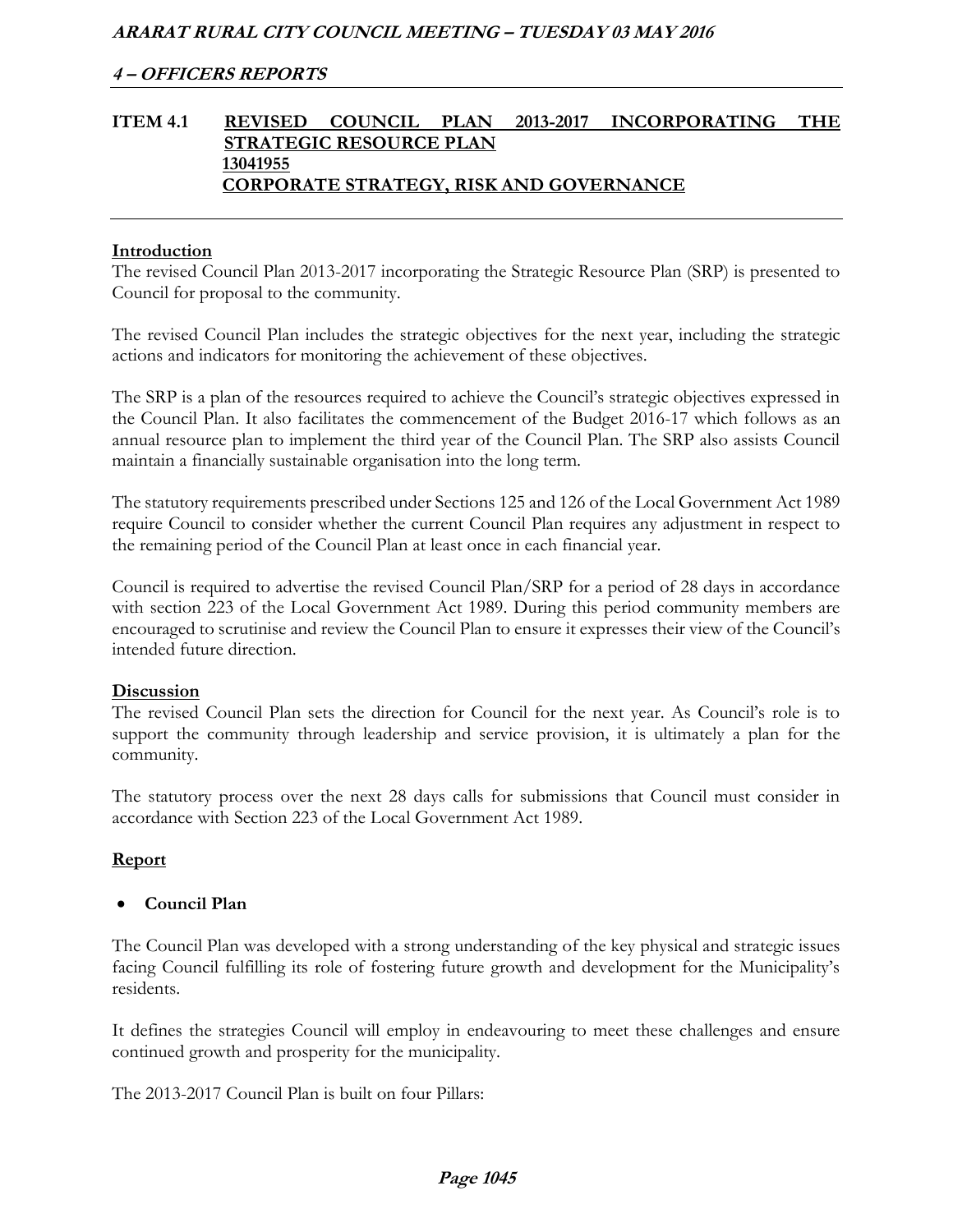# **4 – OFFICERS REPORTS**

# **Our Community**

We value our people and our community, their sense of place and connectedness and will target our services to meet their needs.

# **Our Lifestyle**

We will strengthen the underlying community fabric by building upon the culture and heritage which defines our identity.

#### **Our Economy**

We will enhance our community's prosperity through encouraging sustainable growth.

#### **Our Environment**

We value our natural and built environment and want to protect, enhance and manage it, now and for future generations.

Underlying these four pillars is the foundation of 'Our Organisation'.

#### **Our Organisation**

Our Council is open, fair and honest, engaging with the community to provide leadership and supporting our community through efficient and effective service provision.

# **2 Strategic Resource Plan (SRP)**

The SRP is a rolling plan of at least four years and forms part of the Council Plan. The Plan outlines the resources Council requires to achieve the objectives described in the Council plan, and includes the standard statements as prescribed by the regulation to outline the financial and non-financial resources required.

The SRP has been developed to assist Council in adopting a budget within a longer term prudent financial framework.

The key objective of this plan is financial sustainability in the medium to long term, whilst still achieving the Council's strategic objectives in the Council Plan.

The key financial policies detailed below are supported in the separate sections of the SRP document included in the Council Plan.

Council has developed these in the context of the long term financial sustainability of the municipality and in assisting frame the 2016/17 Budget.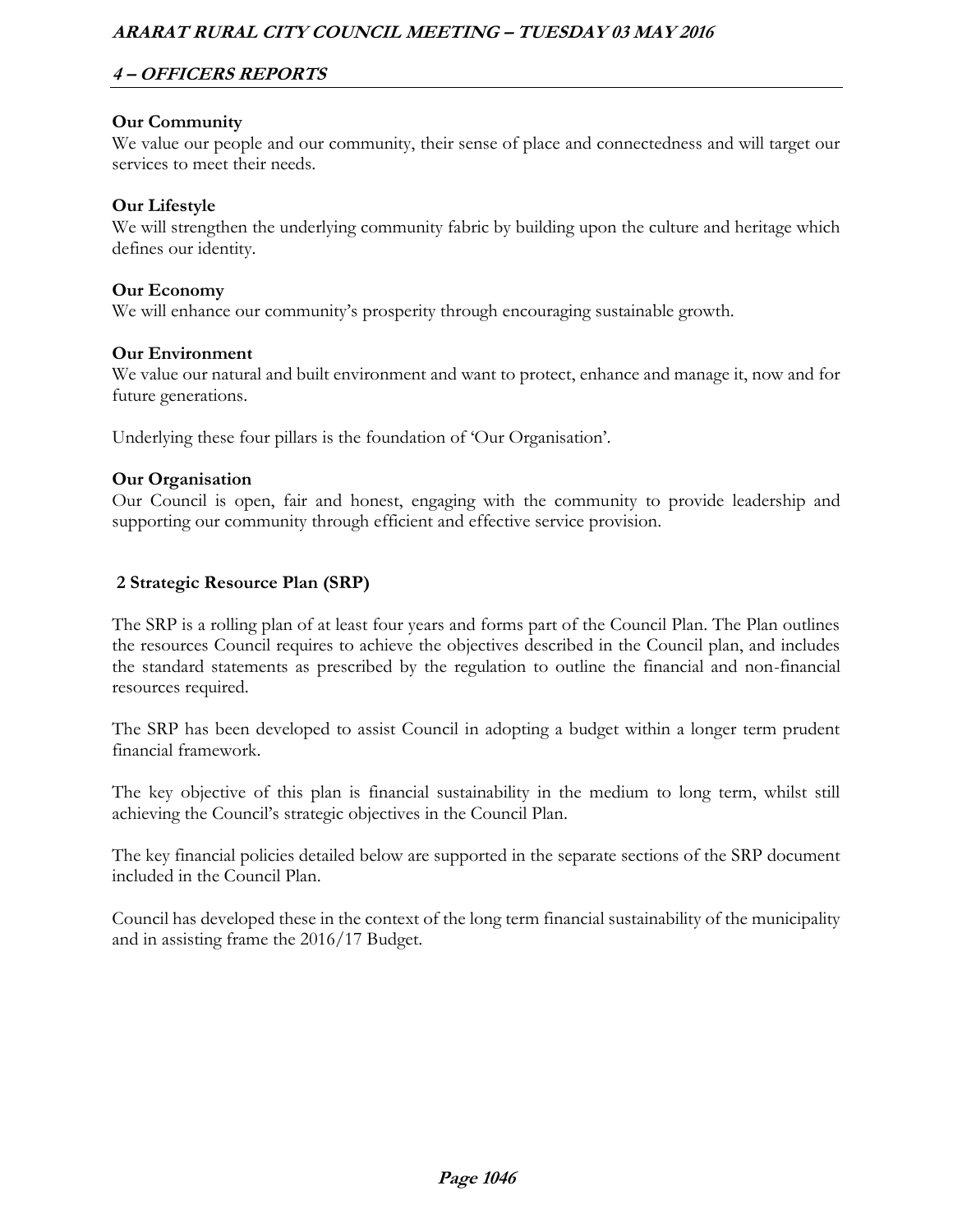# **4 – OFFICERS REPORTS**

The key policy outcomes include:

| Rating   | Council is reviewing the 2015 Rating Strategy and is proposing to make no significant   |
|----------|-----------------------------------------------------------------------------------------|
|          |                                                                                         |
| Strategy | changes to the differential rates. The differential rates have been set in the proposed |
|          | budget in accordance with the proposed rating strategy. The recommendations             |
|          | included in the 2016 Rating Strategy are:                                               |
|          |                                                                                         |
|          | That Council continues to use the Capital Improved Value (CIV) as the value             |
|          | to which the rate in the dollar will be assessed, pursuant to Section 157 of            |
|          |                                                                                         |
|          | the Local Government Act 1989.                                                          |
|          |                                                                                         |
|          | That Council raises the municipal rates by the use of differential rates on the         |
|          | basis that Council considers that the use of the differential rates will                |
|          | contribute to the equitable and efficient carrying out of its functions.                |
|          |                                                                                         |
|          |                                                                                         |
|          | That Council raise the municipal rates by the application of four differential          |
|          | rates:                                                                                  |
|          | General;                                                                                |
|          | Commercial;                                                                             |
|          |                                                                                         |
|          | Industrial; and                                                                         |
|          | Farm.                                                                                   |
|          |                                                                                         |
|          | That the procedure to determine whether a property satisfies being classed              |
|          | as Farm, for the purpose of Differential Rating, as set out in the document             |
|          | titled 'Application for Classification of Rateable Property as Farm Land"               |
|          |                                                                                         |
|          | [attached as Appendix 2 to the Rating Strategy] be endorsed and the CEO                 |
|          | be authorised to administer such.                                                       |
|          |                                                                                         |
|          | That all cultural and recreational lands and indoor cultural and recreational           |
|          | facilities be exempt from the payment of municipal rates, except where:                 |
|          |                                                                                         |
|          |                                                                                         |
|          | The land is subject to a grazing lease, in which case it will attract the General       |
|          | rate (or the Farm rate if applicable);                                                  |
|          |                                                                                         |
|          | The land is used for housing gaming machines, in which case the portion of              |
|          | the premises used for housing gaming machines shall attract the Commercial              |
|          | rate, and the balance of the property shall be exempt from the payment of               |
|          | municipal rates                                                                         |
|          |                                                                                         |
|          |                                                                                         |
|          | That Council approve the following Differential percentages for the 2016/17             |
|          | rating year to ensure the equitable imposition of rates and charges:                    |
|          | General<br>100%                                                                         |
|          | Commercial<br>160% of General                                                           |
|          |                                                                                         |
|          | Industrial<br>130% of General                                                           |
|          | 55% of General<br>Farm                                                                  |
|          |                                                                                         |
|          | That Council levy a Municipal Charge of \$90 for the 2016/2017 financial                |
|          | year to cover some of the administrative costs of Council.                              |
|          |                                                                                         |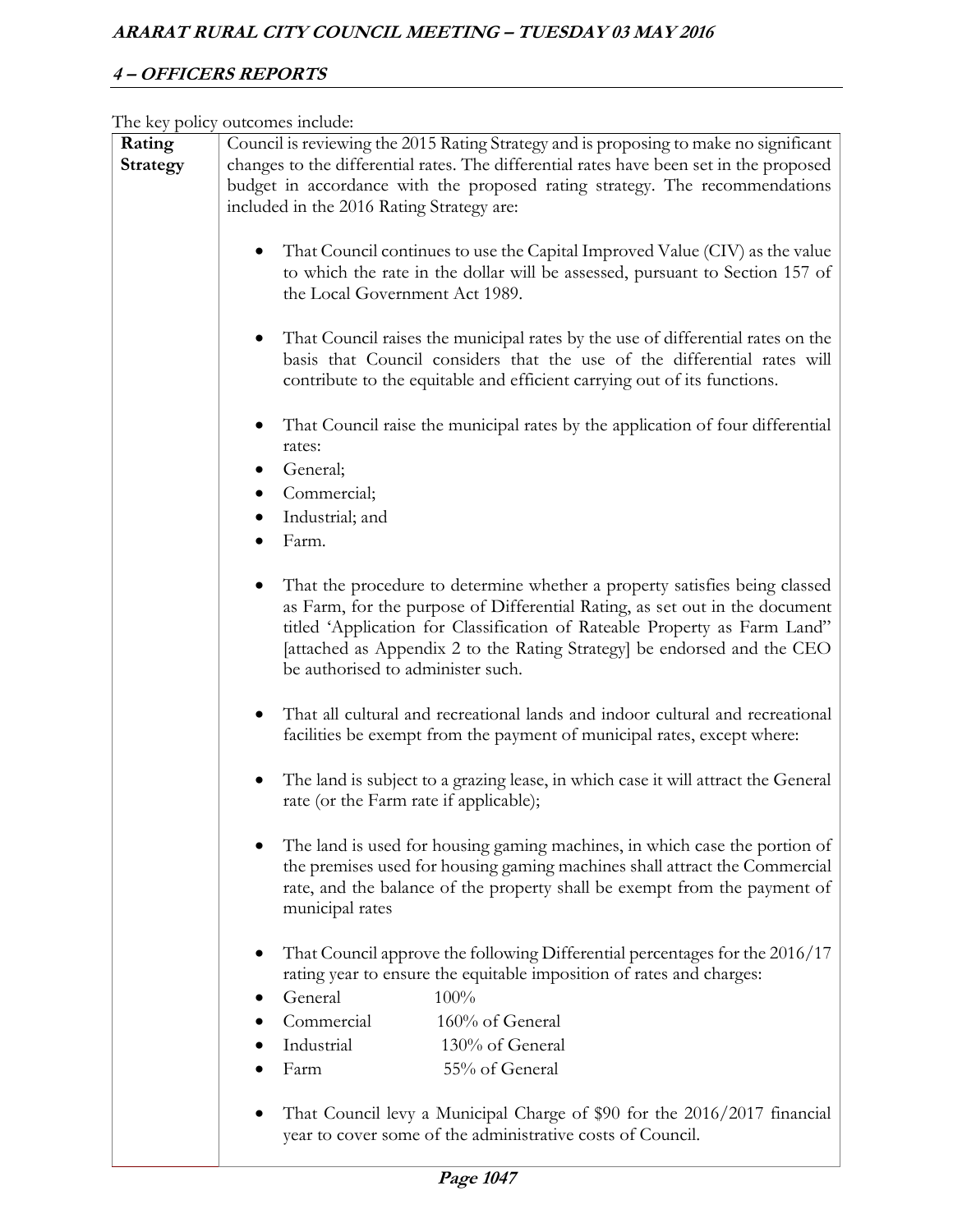# **4 – OFFICERS REPORTS**

|           | That Council continue to levy a Service Charge for the garbage collection<br>and recycle collection services, which incorporates the collection and<br>disposal of waste, green waste and recyclables.                                                                          |
|-----------|---------------------------------------------------------------------------------------------------------------------------------------------------------------------------------------------------------------------------------------------------------------------------------|
|           | That Council continues to use Special Rates and Charges for the purpose of<br>footpath, kerb and channel and drainage schemes.                                                                                                                                                  |
|           | That Special Rates and Charges be investigated for other purposes where<br>appropriate.                                                                                                                                                                                         |
|           | That Council acknowledge the valuable community service the Gorrinn<br>House (Ararat Retirement Village) provides to the Ararat Community and in<br>relation to charging rates for the village that:                                                                            |
|           | Hostel type accommodation where communal facilities exists and residents<br>do not have exclusive occupancy that the non rateable status will apply<br>providing the current committee of management continues as a charitable,<br>non-profit organisation;                     |
| $\bullet$ | That where exclusive occupancy of an independent living unit with self<br>contained cooking facilities etc exists each separate occupancy shall be<br>valued and each separate occupancy shall be liable for rates;                                                             |
| $\bullet$ | That the rate notices be issued in the name of the occupier of each<br>occupancy, which will then allow the occupier to claim a pension concession,<br>if applicable                                                                                                            |
|           | That Council not expand rating concessions on Charitable and Not-for-<br>Profit Organisations properties beyond those provided for under Section 154<br>of the Local Government Act 1989                                                                                        |
|           | That Council grants a Council funded rebate of \$90 for the 2016/17 year for<br>ratepayers entitled to receive the State Government Concession under<br>Section 171 of the Local Government Act 1989.                                                                           |
|           | That Council does not grant any rebate or concession in relation to any rate<br>or charge to support the provision of affordable housing, to a registered<br>agency in accordance with the provisions of Section 169 (1D) of the Local<br>Government Act 1989.                  |
|           | That ratepayers seeking a waiver or deferral of rates under Section 170 and<br>171 of the Local Government Act 1989 be required to complete the form<br>titled "Application for Waiver/Deferral of Rates and Interest Form"<br>[attached as Appendix 1 to the Rating Strategy]. |
|           | That Council allow the option to pay rates and charges by lump sum under<br>Section 167 (2A) of the Local Government Act 1989.                                                                                                                                                  |
|           | That Council allow the payment of rates and charges by direct debit over<br>nine (9) monthly or eighteen (18) fortnightly payments, free of interest,<br>commencing the last Friday of September and finishing in the following May.                                            |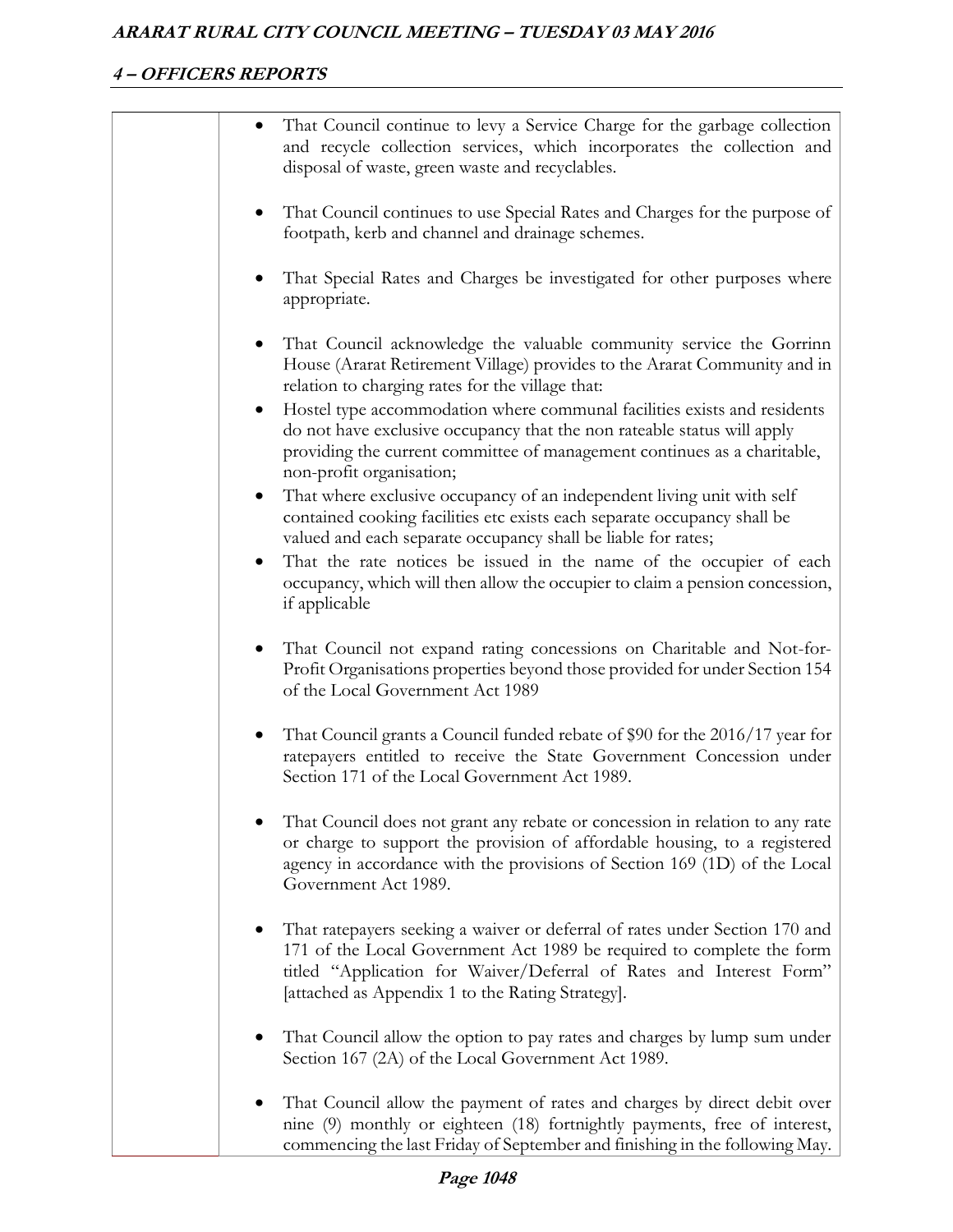# **4 – OFFICERS REPORTS**

|                                      | That Council allows a grace period of 30 days before interest is applied to<br>late instalments and late lump sum payments under Section 172(3) of the<br>Local Government Act 1989.                                                                                                                                                                                                                  |
|--------------------------------------|-------------------------------------------------------------------------------------------------------------------------------------------------------------------------------------------------------------------------------------------------------------------------------------------------------------------------------------------------------------------------------------------------------|
|                                      | That should any person pay an amount equivalent to their first instalment<br>before 30 October 2016 Council will consider the payment as an instalment<br>payment. Should any person pay an amount equivalent to their first<br>instalment after 30 October 2016 Council will consider the payment as an<br>amount towards the lump sum option and the rates will then be due by 15<br>February 2017. |
|                                      | That Council set a minimum interest amount of \$3 when charging interest<br>on late payment in accordance with 172 of the Local Government Act 1989.                                                                                                                                                                                                                                                  |
|                                      | That Council investigates other payment methods when sufficient demand<br>for a particular method is evident.                                                                                                                                                                                                                                                                                         |
|                                      | That Council commences legal proceedings for the recovery of outstanding<br>$\bullet$<br>rates and charges that exceed \$1,500 after the due date if no arrangement has<br>been made to pay unpaid rates & charges.                                                                                                                                                                                   |
|                                      | That Council only consider selling land for the non-payment of rates under<br>Section 181 if all of the following requirements apply:<br>Council officers determine the property is saleable                                                                                                                                                                                                          |
|                                      | The property has clear title (no mortgage)                                                                                                                                                                                                                                                                                                                                                            |
|                                      | The property is unoccupied                                                                                                                                                                                                                                                                                                                                                                            |
| Fees<br>$\boldsymbol{\&}$<br>Charges | That Council officers continue to review the itemised list of fees and charges and<br>increase controllable fees by 2.5% wherever possible, acknowledging the property                                                                                                                                                                                                                                |
| Strategy                             | rentals are generally controlled by formal leases, most of which include rental                                                                                                                                                                                                                                                                                                                       |
|                                      | increase clauses.                                                                                                                                                                                                                                                                                                                                                                                     |
| Asset                                | That Council continues to review assets that no longer meet the needs of the                                                                                                                                                                                                                                                                                                                          |
| Review                               | community with the aim to rationalise assets wherever possible.                                                                                                                                                                                                                                                                                                                                       |
| <b>Process</b>                       |                                                                                                                                                                                                                                                                                                                                                                                                       |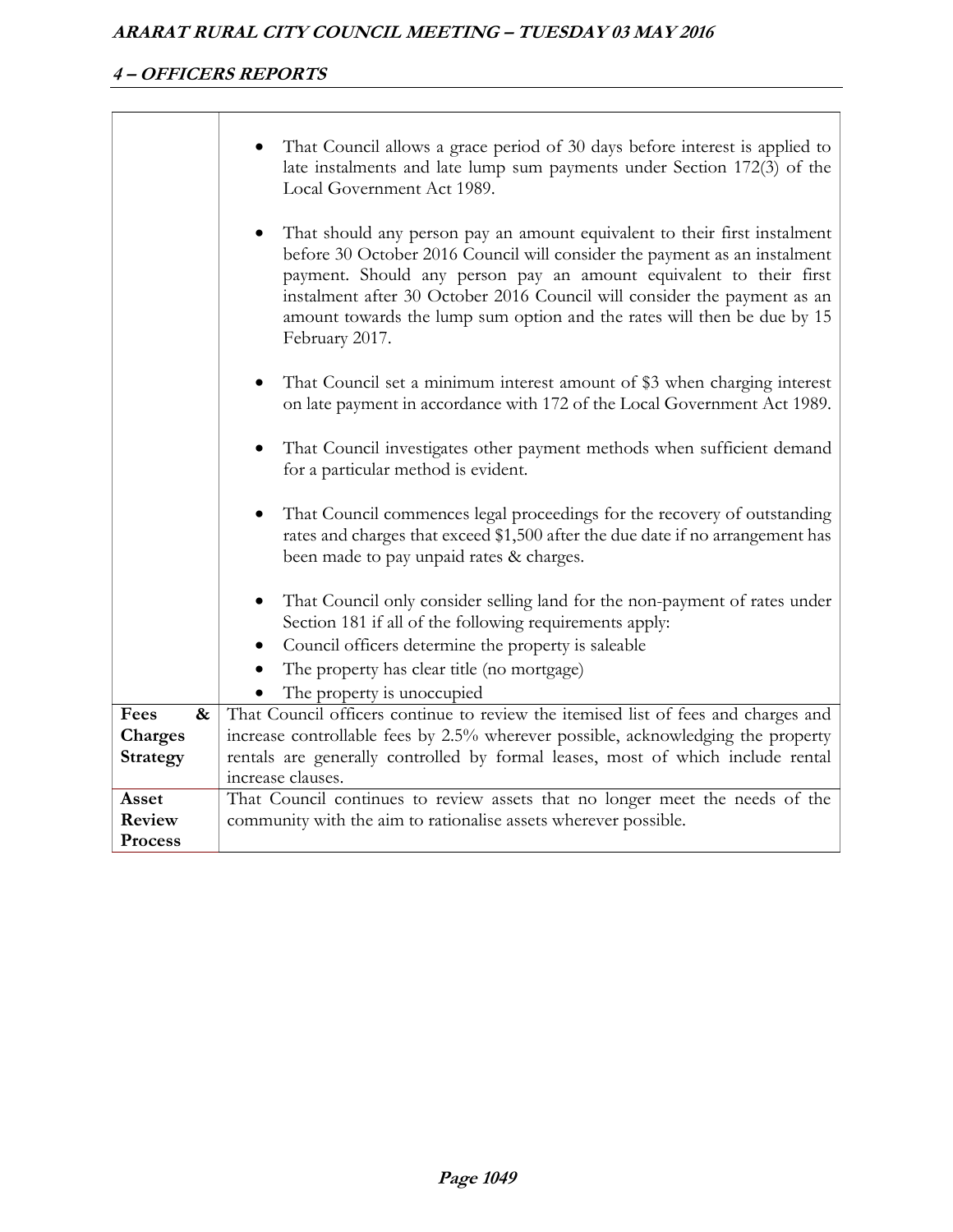# **4 – OFFICERS REPORTS**

| <b>Borrowing</b><br><b>Strategy</b> | That Ararat Rural City Council, based on compliance with the State Government<br>Prudential Guidelines, borrows funds for capital expansion projects that provide<br>inter-generational equity. |                                                                                           |                                      |                      |                             |                            |                           |            |
|-------------------------------------|-------------------------------------------------------------------------------------------------------------------------------------------------------------------------------------------------|-------------------------------------------------------------------------------------------|--------------------------------------|----------------------|-----------------------------|----------------------------|---------------------------|------------|
|                                     | The following table sets out future proposed borrowings, based on the forecast<br>financial position of Council as at 30 June 2016.                                                             |                                                                                           |                                      |                      |                             |                            |                           |            |
|                                     | <b>Borrowings</b><br>Year                                                                                                                                                                       |                                                                                           |                                      | <b>New</b><br>\$'000 | Principal<br>Paid<br>\$'000 | Interest<br>Paid<br>\$'000 | <b>Balance</b><br>30 June | \$'000     |
|                                     |                                                                                                                                                                                                 | 2015/16                                                                                   |                                      | 0                    | 61                          | 141                        |                           | 2,000      |
|                                     |                                                                                                                                                                                                 | 2016/17                                                                                   |                                      | 1,000                | $\theta$                    | 140                        |                           | 3,000      |
|                                     |                                                                                                                                                                                                 | 2017/18                                                                                   |                                      | $\overline{0}$       | $\overline{0}$              | 140                        |                           | 3,000      |
|                                     |                                                                                                                                                                                                 | 2018/19                                                                                   |                                      | $\overline{0}$       | $\overline{0}$              | 140                        |                           | 3,000      |
|                                     |                                                                                                                                                                                                 | 2019/20                                                                                   | $\theta$<br>$\Omega$<br>140<br>3,000 |                      |                             |                            |                           |            |
| <b>Vision</b>                       | That Council transfers an amount of \$260,000 each year commencing 2013/14 for                                                                                                                  |                                                                                           |                                      |                      |                             |                            |                           |            |
| Super                               |                                                                                                                                                                                                 | the next five years (total \$1,300,000) to replenish the long service leave cash reserves |                                      |                      |                             |                            |                           |            |
| Defined                             | used to pay out the Vision Super defined benefits liability.                                                                                                                                    |                                                                                           |                                      |                      |                             |                            |                           |            |
| <b>Benefits</b>                     |                                                                                                                                                                                                 |                                                                                           |                                      |                      |                             |                            |                           |            |
| Human<br><b>Resources</b>           | That Council does not make any significant change in staff numbers over the                                                                                                                     |                                                                                           |                                      |                      |                             |                            |                           |            |
|                                     | duration of the SRP. Council currently has 134 Equivalent Full Time staff factored                                                                                                              |                                                                                           |                                      |                      |                             |                            |                           |            |
|                                     | into the 2016/17 budget.                                                                                                                                                                        |                                                                                           |                                      |                      |                             |                            |                           |            |
|                                     | Strategic Resource Plan<br>Forecast                                                                                                                                                             |                                                                                           |                                      |                      |                             |                            |                           |            |
|                                     | <b>Budget</b><br>Projections<br>Actual                                                                                                                                                          |                                                                                           |                                      |                      |                             |                            |                           |            |
|                                     |                                                                                                                                                                                                 |                                                                                           |                                      | 2015/16              | 2016/17                     | 2017/18                    | 2018/19                   | 2019/20    |
|                                     |                                                                                                                                                                                                 | <b>Staff Expenditure</b>                                                                  |                                      |                      |                             |                            |                           |            |
|                                     |                                                                                                                                                                                                 | Employee costs (\$,000)                                                                   |                                      | 10,342               | 11,162                      | 11,497                     | 11,842                    | 12,197     |
|                                     |                                                                                                                                                                                                 |                                                                                           |                                      | <b>FTE</b>           | <b>FTE</b>                  | <b>FTE</b>                 | <b>FTE</b>                | <b>FTE</b> |
|                                     |                                                                                                                                                                                                 | <b>Staff Expenditure</b>                                                                  |                                      |                      |                             |                            |                           |            |
|                                     |                                                                                                                                                                                                 |                                                                                           |                                      | 133                  | 134                         | 134                        | 134                       | 134        |
|                                     |                                                                                                                                                                                                 | Employees                                                                                 |                                      |                      |                             |                            |                           |            |
|                                     |                                                                                                                                                                                                 | <b>Total staff numbers</b>                                                                |                                      | 134                  | 134                         | 134                        | 134                       | 134        |

The SRP also provides a forecast of Council's financial performance over the next four years to 30 June 2020, based on a number of assumptions.

|                            | 2016/17       | 2017/18       | 2018/19       | 2019/20       |
|----------------------------|---------------|---------------|---------------|---------------|
|                            | $\frac{0}{0}$ | $\frac{0}{0}$ | $\frac{0}{0}$ | $\frac{0}{0}$ |
| Materials & Services Costs | 3.0           | 3.0           | 3.0           | 3.0           |
| Rate increases             | 2.5           | 2.5           | 2.5           | 2.5           |
| Property growth            | 0.08          | 0.08          | 0.08          | 0.08          |
| Wages growth               | 3.0           | 3.0           | 3.0           | 3.0           |
| Government funding         | 0.5           | 0.5           | 0.5           | 0.5           |
| Statutory fees             | 2.0           | 2.0           | 2.0           | 2.0           |
| User fees                  | 2.5           | 2.5           | 2.5           | 2.5           |
| Investment return          | 2.5           | 2.5           | 2.5           | 2.5           |
| Borrowing Rate             | 4.65          | 4.65          | 4.65          | 4.65          |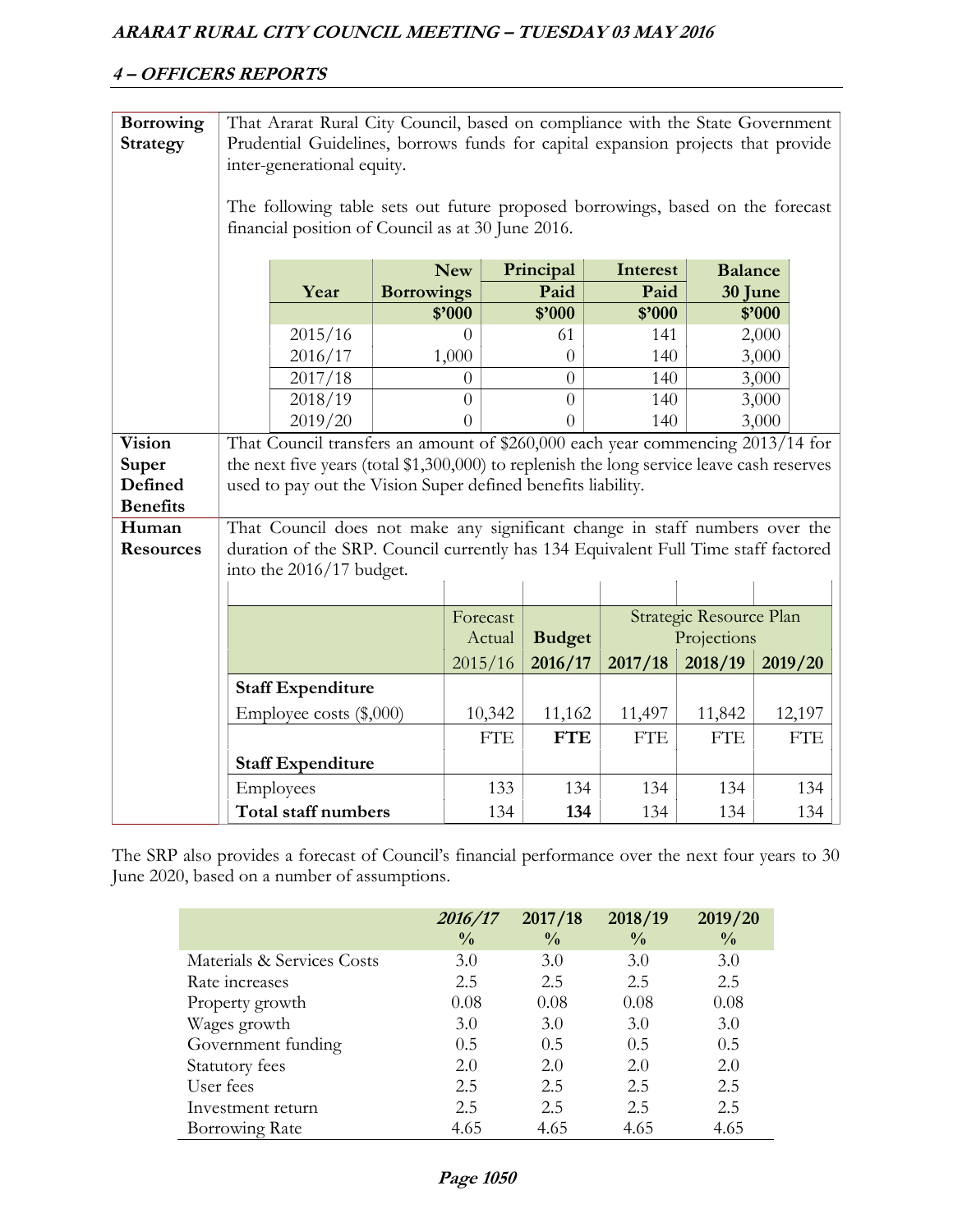The SRP includes the following capital works program:

|                         | Forecast<br>Actual | <b>Budget</b>      |                    | <b>Strategic Resource Plan Projections</b> |                    |
|-------------------------|--------------------|--------------------|--------------------|--------------------------------------------|--------------------|
|                         | 2015/2016<br>\$000 | 2016/2017<br>\$000 | 2017/2018<br>\$000 | 2018/2019<br>\$000                         | 2019/2020<br>\$000 |
| Capital works areas     |                    |                    |                    |                                            |                    |
| Land                    | $\theta$           | $\bf{0}$           | $\overline{0}$     | $\theta$                                   | $\theta$           |
| <b>Buildings</b>        | 1,093              | 8,171              | 284                | 296                                        | 309                |
| Roads                   | 6,264              | 5,943              | 3,696              | 3,881                                      | 4,075              |
| Drainage                | 225                | 176                | 185                | 194                                        | 204                |
| Plant and machinery     | 1,055              | 920                | 966                | 1,014                                      | 1,065              |
| Furniture and equipment | 35                 | 35                 | 37                 | 39                                         | 41                 |
| Library Bookstock       | 58                 | 58                 | 58                 | 58                                         | 58                 |
| Other - Waste           | $\theta$           | $\bf{0}$           | $\theta$           | $\theta$                                   | $\overline{0}$     |
| Total capital works     | 8,730              | 15,303             | 5,226              | 5,482                                      | 5,752              |
| Represented by          |                    |                    |                    |                                            |                    |
| New Assets              | 273                | 1,023              | 71                 | 74                                         | 77                 |
| Upgrade                 | 1,521              | 9,356              | 724                | 759                                        | 797                |
| Renewal                 | 6,936              | 4,924              | 4,431              | 4,649                                      | 4,878              |
| Total capital works     | 8,730              | 15,303             | 5,226              | 5,482                                      | 5,752              |

# **POTENTIAL IMPLICATIONS ARISING FROM THIS ISSUE**

# **Council plan reference**

5.1 Good Governance through leadership

5.2 Services and infrastructure that meets the municipality's existing and future needs

5.5 Sustainable, long term financial management

# **Officer's Declaration of Interest**

Under Section 80C of the *Local Government Act 1989* officers providing advice to Council must disclose any interests, including the type of interest.

No person involved in the preparation of this report has a direct or indirect interest requiring disclosure.

# **Financial and resource implications**

The implications of the Council Plan 2013/17 have been considered in the 2016/17 Budget, and the Strategic Resource Plan.

# **Risk implications**

The primary objective of Council is to endeavour to achieve the best outcomes for the local community having regard to the long term and cumulative effects of decisions. The proposed Council Plan and Strategic Resource Plan manages the financial risks faced by Council, ensuring that decisions are made and actions taken having regard to their financial effects on future generations.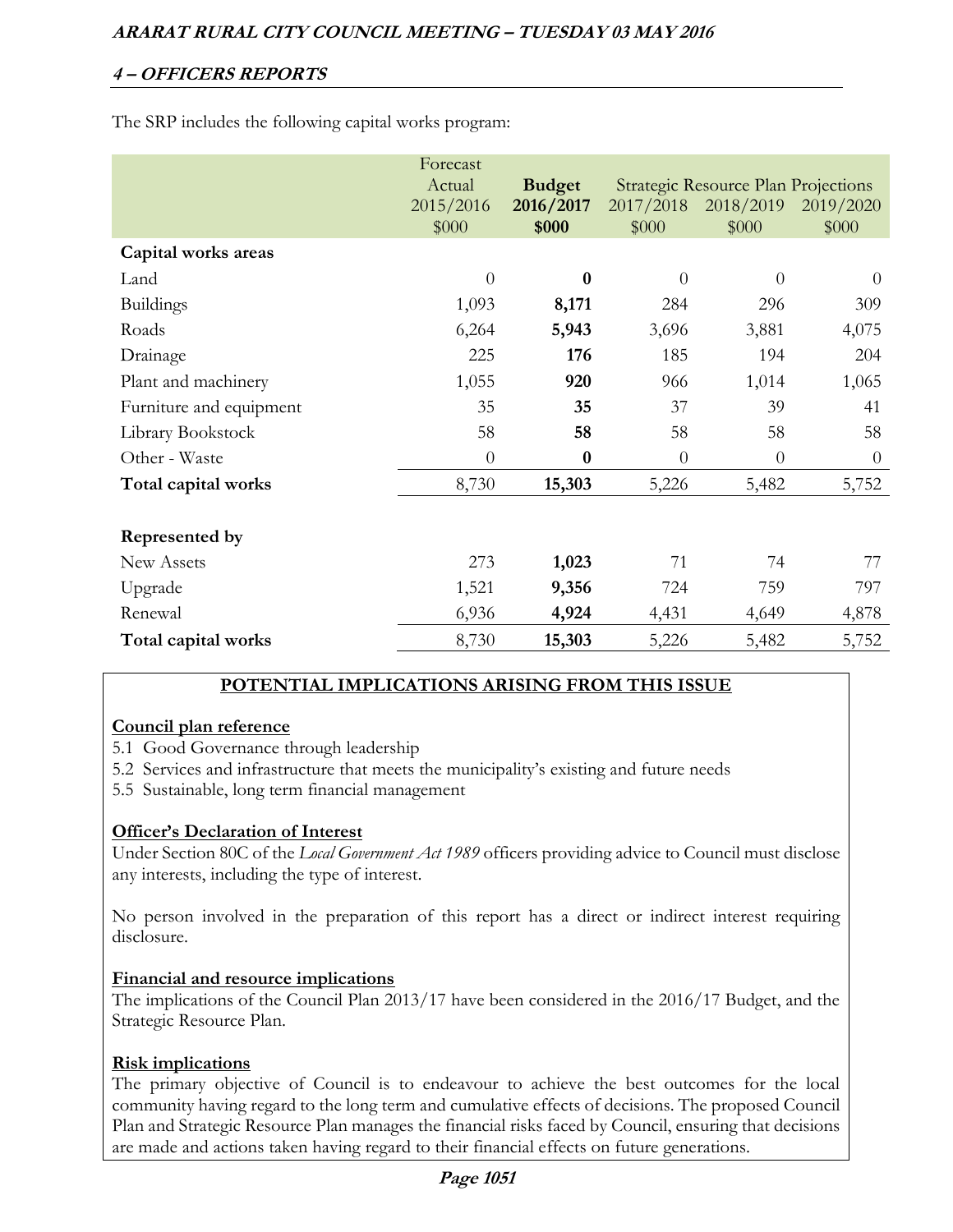# **4 – OFFICERS REPORTS**

# **Statutory Implications**

In accordance with Section 125 of the Local Government Act 1989 Council must consider whether the current Council Plan requires any adjustment in respect to the remaining period of the Council Plan at least once in each financial year.

# **Community Implications**

It is expected the community will benefit from activities and initiatives funded in the Council Plan.

# **Environmental Implications**

Environmental, social and economic impacts of the Council Plan 2013/17 have been considered in the development of a balanced future plan

# **Internal/external consultation**

Internal - Councillors, Executive Leadership Group and Management Group.

# **Options**

Council can:

- 1 Adopt the Revised Council Plan 2013/17 and place the document on public display for a period of 28 days in accordance with Section 223 of the Local Government Act 1989.
- 2 Amend the Revised Council Plan 2013/17 and place the document on public display for a period of 28 days in accordance with Section 223 of the Local Government Act 1989.

# **Attachments**

The revised Council Plan 2013/2017 is included as Attachment 4.1.

# **Conclusion**

There remain a number of strategic challenges ahead, including the renewal of Council's asset base, the continuation of an appropriate range and level of services, the maintenance of a sound financial position under Rate Capping and the protection of our natural environment.

The pillars, key strategies, activities and initiatives in the Council Plan aim to meet these needs and continue to deliver on Council's vision, mission and values.

The Council Plan incorporating the SRP will be put on public display for a period of 28 days in accordance with section 223 of the Local Government Act 1989. If requests to be heard are received under section 223 Council will convene to consider these submissions.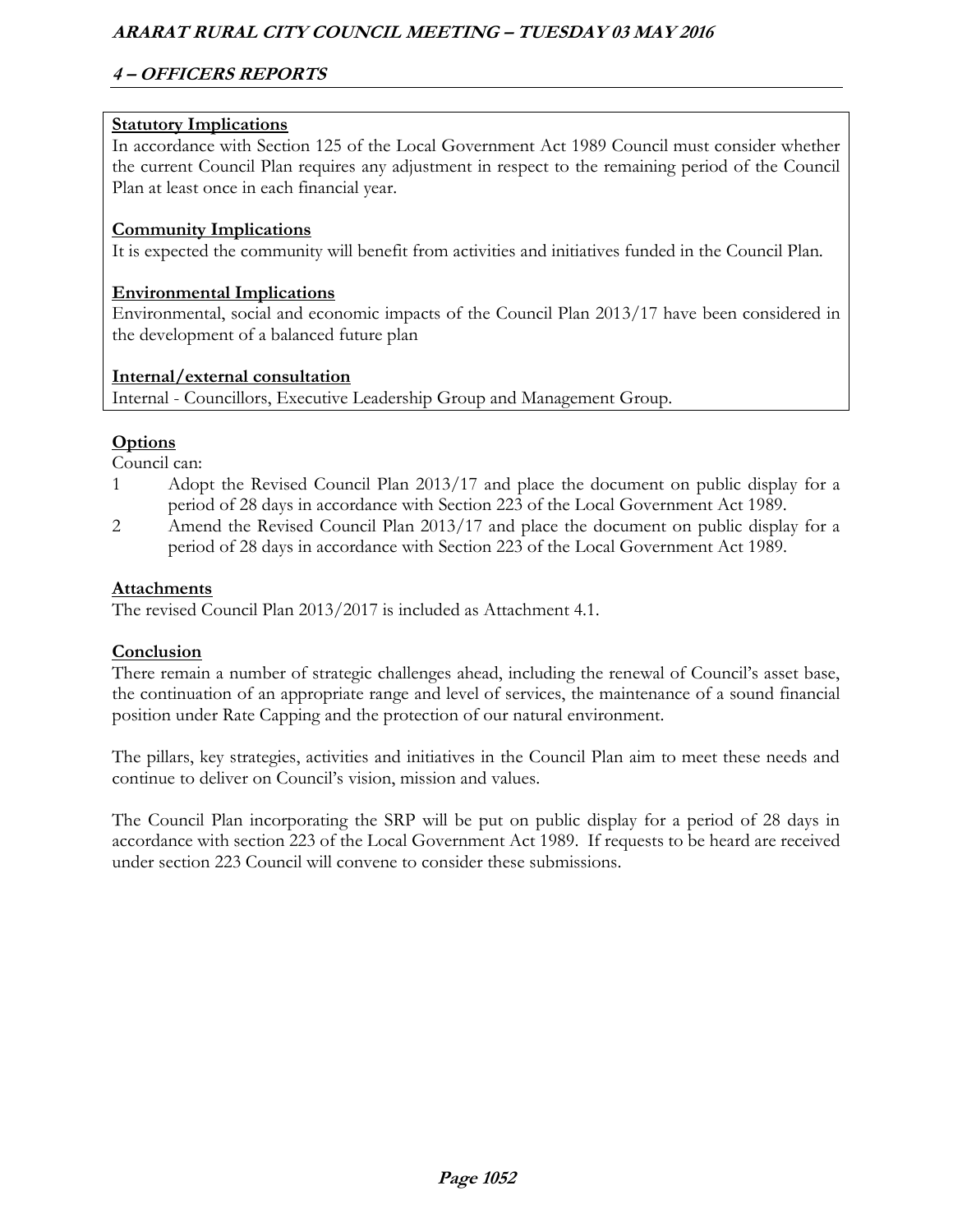# **MOVED CR ALLGOOD SECONDED CR McLEAN**

**That Council:** 

- **1 Having revised the Council Plan 2013-2017, incorporating the Strategic Resource Plan, in accordance with Section 125 and 126 of the Local Government Act 1989 adopt the revised document;**
- **2 Under Section 223 of the Local Government Act 1989 make the revised Council Plan 2013-2017 incorporating the Strategic Resource Plan available for public exhibition;**
- **3 Invite interested persons to make a written submission relating to the revised Council Plan 2013-2017 with written submissions to be received at the Municipal Offices, Ararat Rural City Council, 59 Vincent Street, Ararat not later than 5.15pm on Friday 3 June 2016;**
- **4 Authorise the Chief Executive Officer to administer the Section 223 process; and**
- **5 Should any person wish to be heard in support of their written submission, that they be heard by Council at a Special Council Meeting to be held at 6.00pm on Tuesday 7 June 2016.**

**CARRIED 3107/16**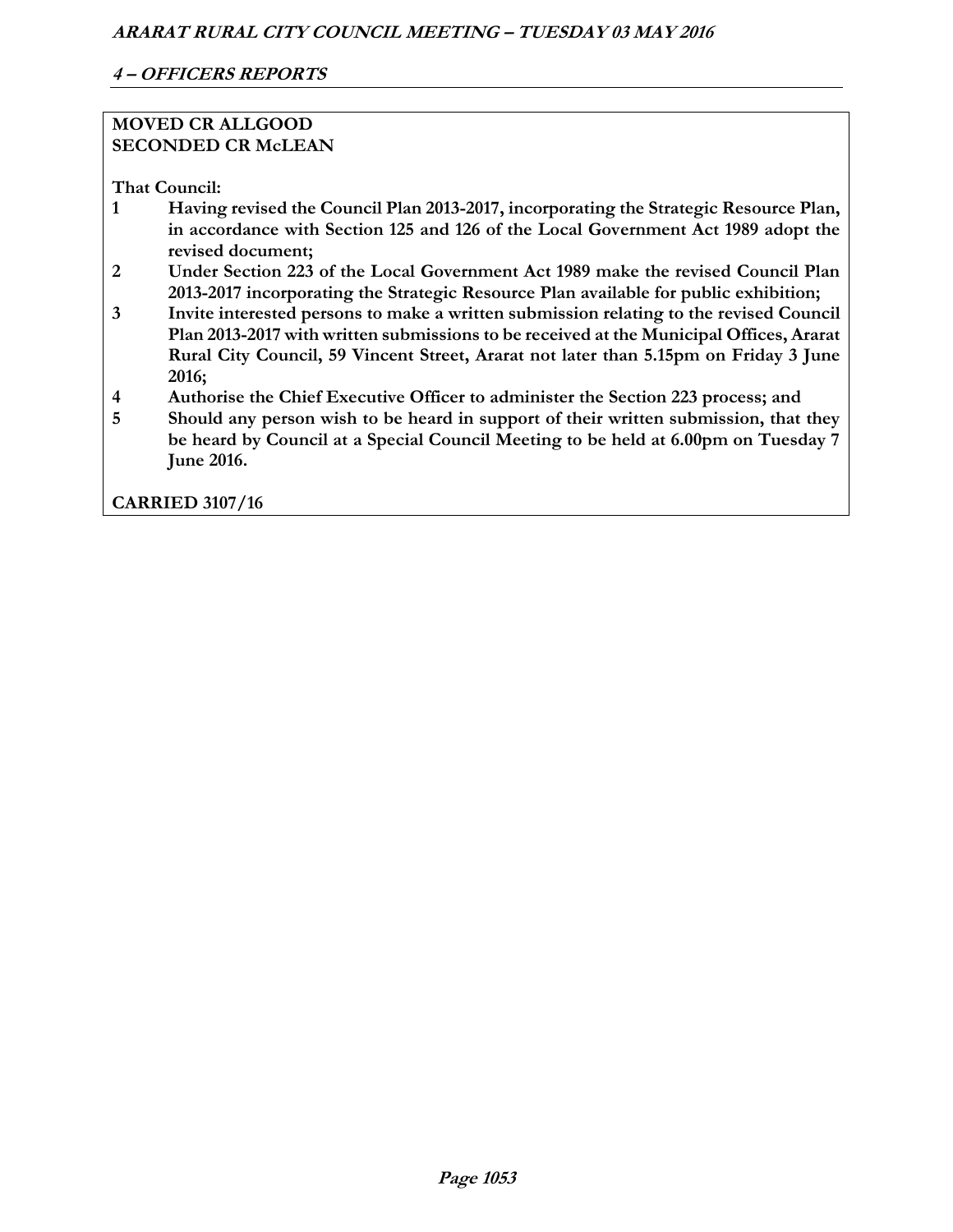# **ITEM 4.2 DRAFT BUDGET 2016/2017 16073040 ASSETS, FINANCE AND CORPORATE SERVICES**

#### **Introduction**

In accordance with Section 127 of the Local Government Act 1989, Council is required to prepare a budget for each financial year and provide the opportunity for people to make a submission under Section 223 of the Act on any proposal contained in the budget.

#### **Discussion**

The proposed Ararat Rural City Council Budget 2016/2017 is included as an attachment to this report and contains all the information and statutory requirements under the Local Government Act 1989.

Council has undertaken considerable assessment and review to arrive at a Draft Budget which will deliver the vast range of services and projects the community expects in as efficient manner as is possible. Council is aware of the financial pressures that currently exist in the community but also has to be fiscally responsible to achieve financial sustainability.

Budgets are always difficult to prepare when Council is faced with the challenge of providing regional type facilities with a relatively small rates base. Budgets require establishing a fine balance between:

- Service delivery and capital works.
- Rating levels
- Choices between services and projects.
- Future needs vs. present desires.

This Budget endeavours to balance the complex needs of our community whilst preparing for financial sustainability.

The Budget 2016/2017 is intended to act as a standalone document explaining all aspects of the budget and highlighting the significant proposals contained within the budget. Notwithstanding the above statement, the budget should be read in conjunction with the Council Plan 2013-2017.

The Budget Report 2016/2017 includes Initiatives to be resourced and undertaken in 2016/2017 in order to contribute to achieving the Strategic Objectives and 4 Year Strategies specified in the Council Plan.

#### **Budget Summary**

The 2016/17 proposed budget includes an increase in revenue raised from rates and municipal charges of 2.5%. This is in line with the new Fair Go Rates System (FGRS) introduced by the State Government. Council elected not to apply to the Essential Services Commission (ESC) for a variation in 2016/17. Rate capping will restrict Council's capacity to raise income at an appropriate level to fund Council's operations. Waste management charges have increased by 2.5% to cover the increasing costs of waste management services, including the levy charged by the State Government and the price paid to deposit waste at the Landfill site.

The budgeted operating result for 2016/17 is a surplus \$6.693 million, as compared to a forecasted result of \$2.958 million deficit in 2015/16. The budgeted surplus of \$6.693 for 2016/17 is inflated as Council has budgeted additional non-recurrent grants for capital projects - \$4.645 million for the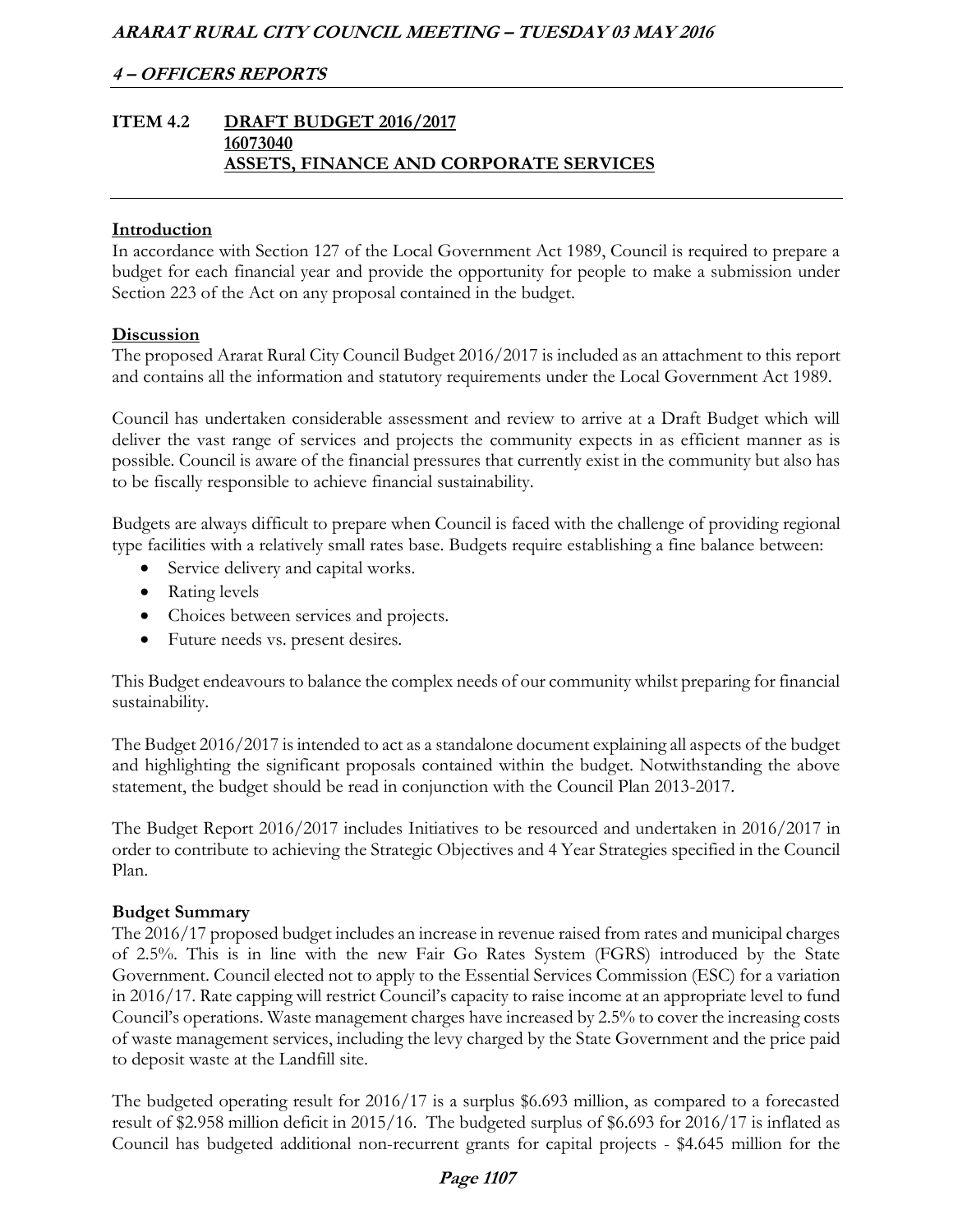upgrade to the Ararat Performing Arts Centre/Ararat Regional Art Gallery, \$0.33 million for Moyston Community Hall and \$0.35 million for stage 2 of the Alexandra Oval upgrade should Council be successful in obtaining grant funds.

# **Major Influences**

In preparing the 2016/17 budget a number of external and internal influences have been taken into consideration:

- Rate capping
- Funding renewal of existing infrastructure assets;
- \$0.26 million allocated to replenish the long service leave investment used to pay \$2.45 million in 2012/13 for Council's apportioned share of the Vision Super Defined Benefit liability;
- The federal government's decision to freeze financial assistance grants at 2014/15 levels;
- Increases in landfill levies charged by the State Government and increased gate fees at the landfill site;
- Increasing recurrent costs in providing regional type services such as the Performing Arts Centre, Regional Art Gallery, Chinese Heritage Museum, Alexandra Oval Community and Recreation Centre, botanical gardens, indoor and outdoor pools;
- Deriving rate revenue from a small rural base;
- User charges are not a significant source of income which increases the reliance on rate revenue to fund services;
- Reliance on expected community contributions and State Government Grants to part fund Council's capital works program;
- Continued cost shifting from State and Federal Governments with increases in government grants not covering increases in the cost of providing services;
- Council entered into an enterprise agreement effective October 2013. This agreement expires in October 2016. An allowance of 3% has been factored in to the budget for wage increases;
- Increased debt servicing costs as a result of new borrowings;

# **Rating Strategy**

Council is reviewing the 2015 Rating Strategy and is proposing to make no significant changes to the differential rating system. The differential rates have been set in the proposed budget in accordance with the proposed rating strategy. The Rating Strategy is proposing to make no change in the differential rates applying to different property classes:

| Differential | 2015/16         | 2016/17         | Variation |
|--------------|-----------------|-----------------|-----------|
| General      | 100%            | 100%            | Nil       |
| Commercial   | 160% of General | 160% of General | Nil       |
| Industrial   | 130% of General | 130% of General | Nil       |
| Farm         | 55% of General  | 55% of General  | Nil       |

The public is encouraged to read the separate Council report on the Review of the Rating Strategy and a person may make a written submission that can be considered as part of the budget process.

# **Cash Flows – net increase of \$0.122 million**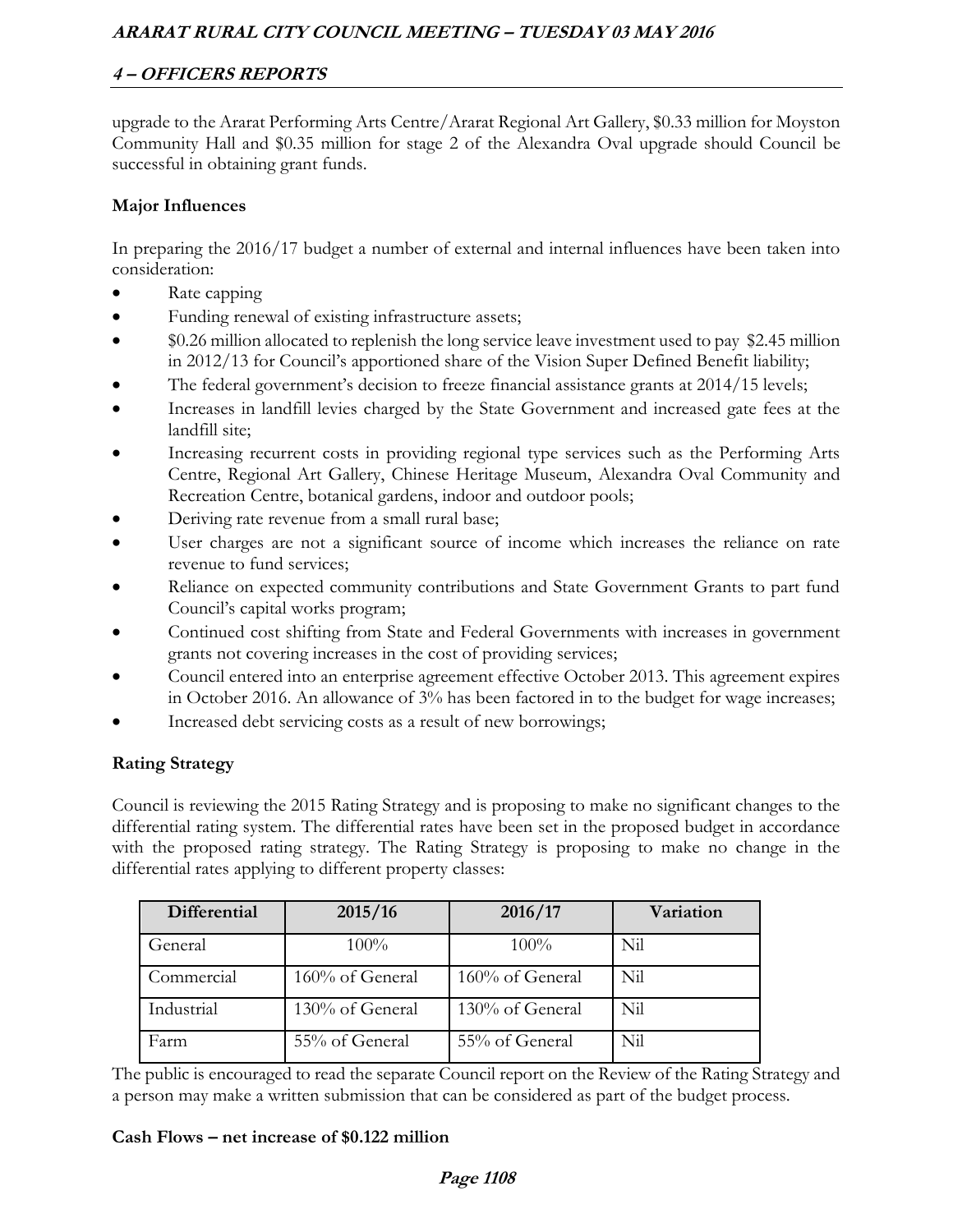Overall, total cash and cash equivalents are forecast to increase by \$0.122 million as at 30 June 2017. The increase in the level of cash is supported by a \$0.055 million net increase in the level of reserves, including transfers to reserves of \$0.26 million to replenish long service leave investments used to fund the \$2.45 million defined benefits shortfall, \$0.225 million transfer to Building Capital Reserve, \$0.369 million transfer to a loan repayment reserve to repay loans raised under the Local Government funding vehicle upon maturity, and \$0.2 million transfer to Landfill Reserve.

Transfers from reserves include \$0.49 million for the Ararat Performing Arts Centre/Art Gallery upgrade, \$0.4 million for Stage 2 of the Alexandra Oval incorporating netball courts, \$0.156 for the Ararat Men's Shed and \$0.05 million for Council elections.

# **Capital Works Program - \$15.303 million**

Council has again set down a program that balances the need to re-invest in existing assets whilst also addressing a number of new projects that the community has been requesting.

Highlights include an allowance of \$6.235 million in 2016/17 to redevelop the Ararat Performing Arts Centre and Regional Art Gallery. Other major building works include \$0.75 million for Stage 2 of the Alexandra Oval Upgrade, incorporating netball courts to compliment the recently completed Community Centre at the Oval (works are subject to State and/or Federal Government funding); \$0.48 million to upgrade the Moyston Community Hall and \$0.165 million to build the Ararat Men's Shed.

The capital works program includes \$5.943 million for roads, bridges, drainage and footpaths. Major works include a reseal program worth \$1.382 million and the gravel resheeting program worth \$0.681 million. Road reconstruction works include Moyston-Great Western Road, Tatyoon Road, Moyston-Willaura Road and Dean Street in Ararat. Council's asset management system identifies the priority projects.

# **POTENTIAL IMPLICATIONS ARISING FROM THIS ISSUE**

# **Council plan reference**

- 5.1 Good Governance through leadership.
- 5.5 Sustainable, long term financial management.

# **Officer's Declaration of Interest**

Under Section 80C of the *Local Government Act 1989* officers providing advice to Council must disclose any interests, including the type of interest.

No person involved in the preparation of this report has a direct or indirect interest requiring disclosure.

# **Financial and resource implications**

The Draft Budget has been prepared within the following parameters:

- no change to the differential rates applying to different property types;

- An increase of 2.5% in the total amount received from general rates and charges;

- An increase in the Municipal Charge from \$88 per rateable property in 2015/16 to \$90 per rateable property in 2016/17;

- An increase in the Council pension concession for eligible recipients from \$88 to \$90;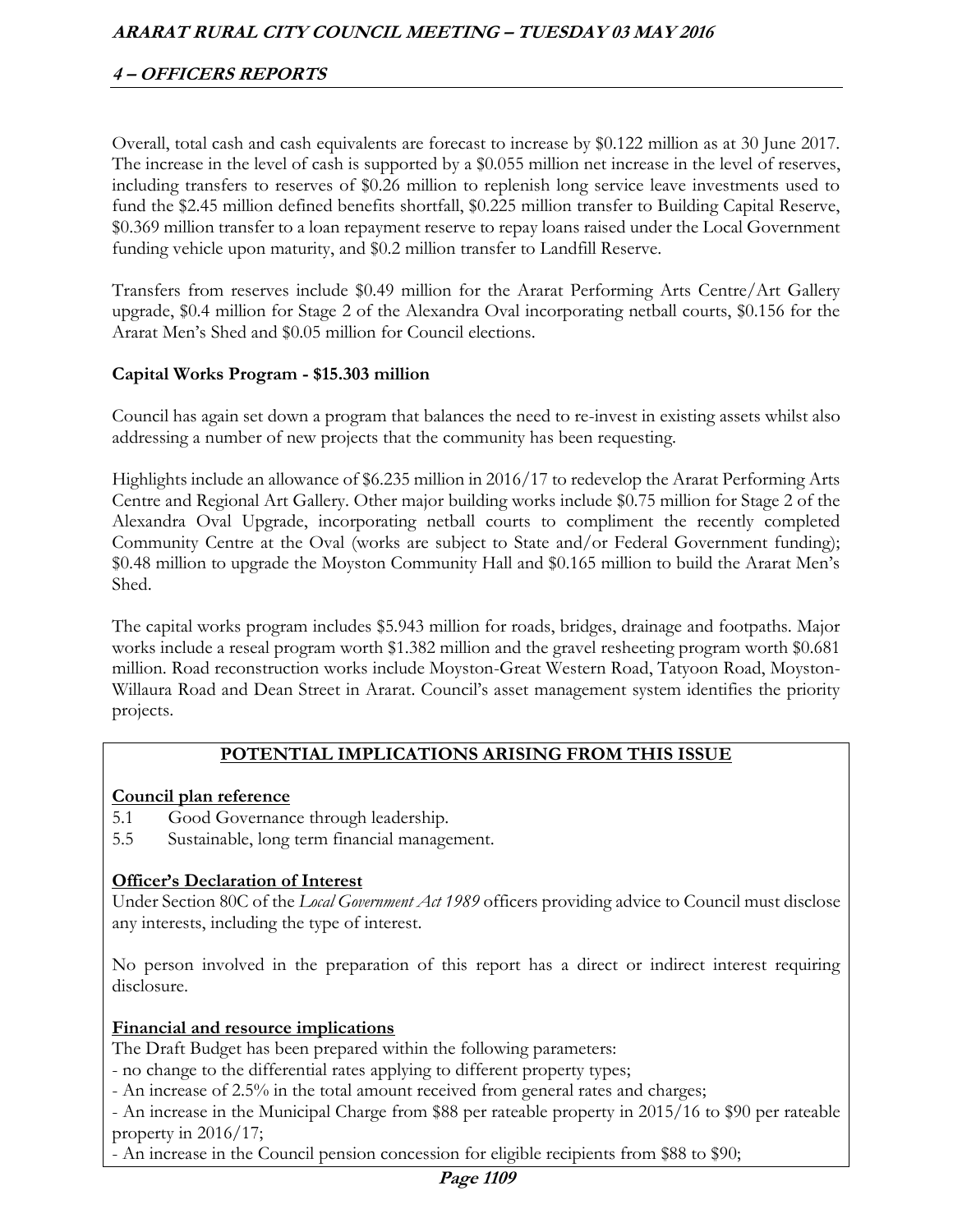# **4 – OFFICERS REPORTS**

- An increase of 2.5% for waste management charges;
- A balanced budget in terms of a cash result and an operating surplus of \$6.693 million in terms of an accrual accounting result;
- A net increase in cash and cash equivalents of \$0.122 million;
- A capital works program of \$15.303 million;

- New loan borrowings of \$1 million for capital works at the Ararat Performing Arts Centre/Ararat Regional Art Gallery;

- Capital budgets have been prepared in accordance with good asset management principles.

More detailed information is contained in the Budget document.

# **Risk implications**

Council must implement the principles of sound financial management, which includes managing financial risks faced by Council and ensuring that decisions are made and actions taken having regard to their financial effects on future generations. The increases in rates and charges are considered necessary if Council is to strive for long term financial sustainability.

# **Statutory Implications**

Council is required under Section 127 of the local Government Act to prepare a budget for each financial year. The budget contains the Financial Statements, a description of services and initiatives to be funded in the budget, service outcome indicators, and major initiatives to be undertaken during the financial year and the performance measures in relation to each major initiative.

# **Community Implications**

It is expected the community will benefit from the services funded in the budget.

# **Environmental Implications**

Refer to the draft budget document.

# **Internal/external consultation**

The budget for 2016/17 has been developed over a number of months after a thorough and comprehensive review process. All departments have analysed both financial and non financial information to develop the draft budget. In releasing the budget for public consideration, Council encourages comments and submissions on any matters contained within the Budget document.

# **Options**

Council could:

- 1 Adopt the proposed recommendations or
- 2 Not adopt the proposed recommendations.

# **Attachments**

The Draft Budget 2016/2017 is included as Attachment 4.2.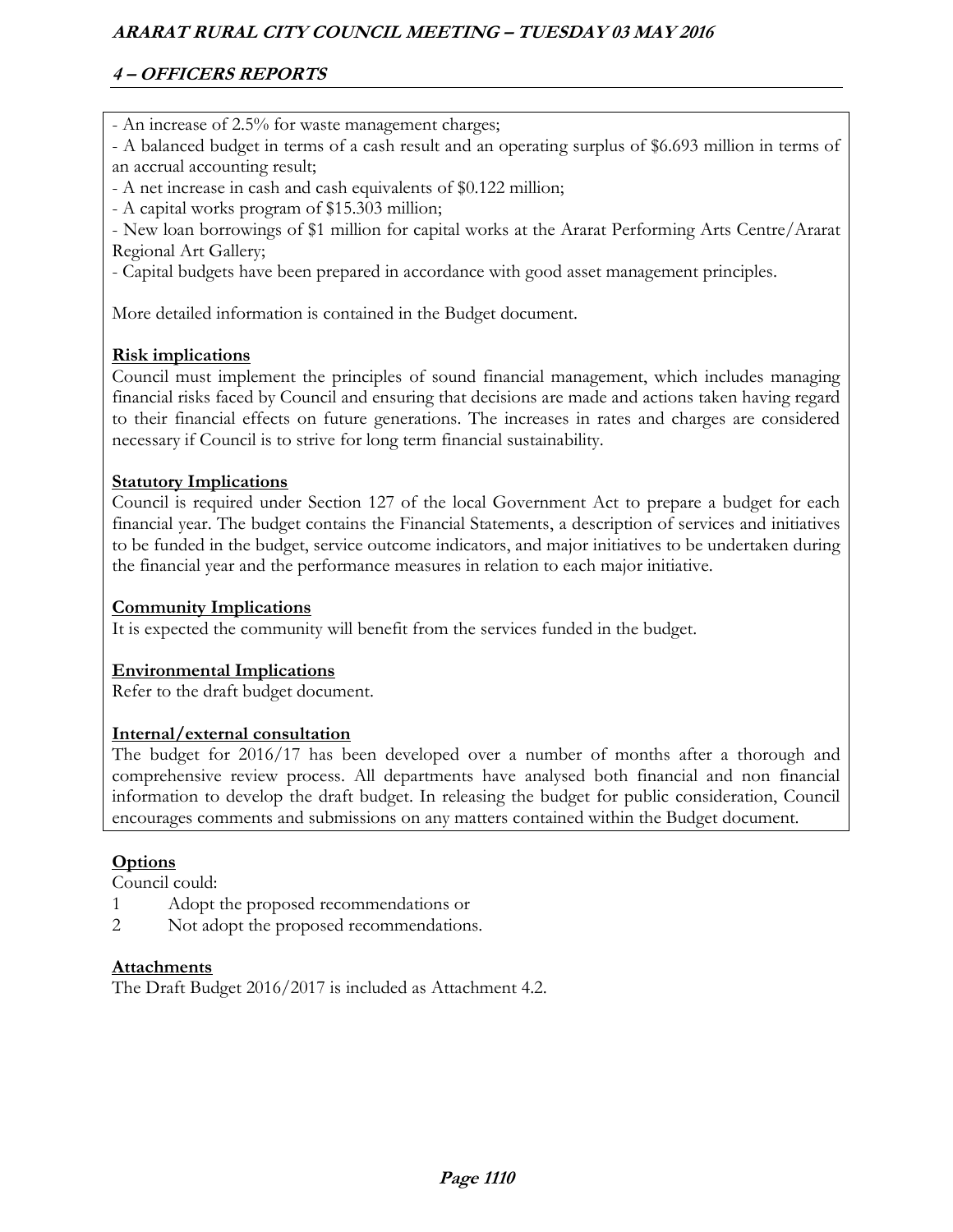#### **Conclusion**

The Draft Budget 2016/2017 has been prepared over a considerable period of time, with significant input from Council officers and Councillors. The Draft Budget will allow Council to continue to deliver a wide range of services to ratepayers and residents. The Budget is a balanced budget and will constitute the public document that will now be subject to public review.

#### **MOVED CR McKENZIE SECONDED CR F HULL**

**That:** 

- **1 The Ararat Rural City Council Budget Report 2016/2017 attached to this report be the Budget prepared by Council (in respect of the 2016/2017 Financial Year) for the purpose of Section 127(1) of the Local Government Act 1989 as amended ("the Act");**
- **2 The Chief Executive be authorised to:**

 **a) Give public notice of the preparation of this Budget in accordance with Section 129 of the Act;** 

 **b) Invite interested persons to make a written submission relating to the budget, with written submissions to be received at the Municipal Offices, Ararat Rural City Council, 59 Vincent Street, Ararat not later than 5.15pm Friday 3 June 2016. Any person who requests to be heard in support of his or her written submission will be so heard at a Special Council meeting (if required) to be held at 6pm, Tuesday 7 June 2016;** 

 **c) Make available for public inspection the information required to be made available by the Local Government (Planning and Reporting) Regulations 2014;** 

**3 Council consider any: a) Submissions on any proposals contained in such Budget made in accordance with Sections 129 and 223 of the Act;** 

 **b) Recommendations to adopt the 2016/17 Budget (with or without amendments), and declare rates and charges at the Ordinary Meeting of Council to be held at 6pm, Tuesday 28 June 2016 in the Council Chamber, Shire Hall, Barkly Street, Ararat;** 

- **4 The payment of rates and charges shall be by lump sum or by instalments on the dates specified by the Minister for Local Government under Section 167 of the Act. In addition, Council notes that 30 September 2016, 30 November 2016, 28 February 2017 and 31 May 2017 are the dates on which payment by four instalments of the rates or charges are payable, and 15 February 2017 is the date on which payment by lump sum of the rates and charges are payable; and**
- **5 Council note that the due date in the 2016-2017 financial year for dog and cat registrations under the Domestic (Feral and Nuisance) Animals Act 1994 is on 10 April 2017.**

**CARRIED 3108/16**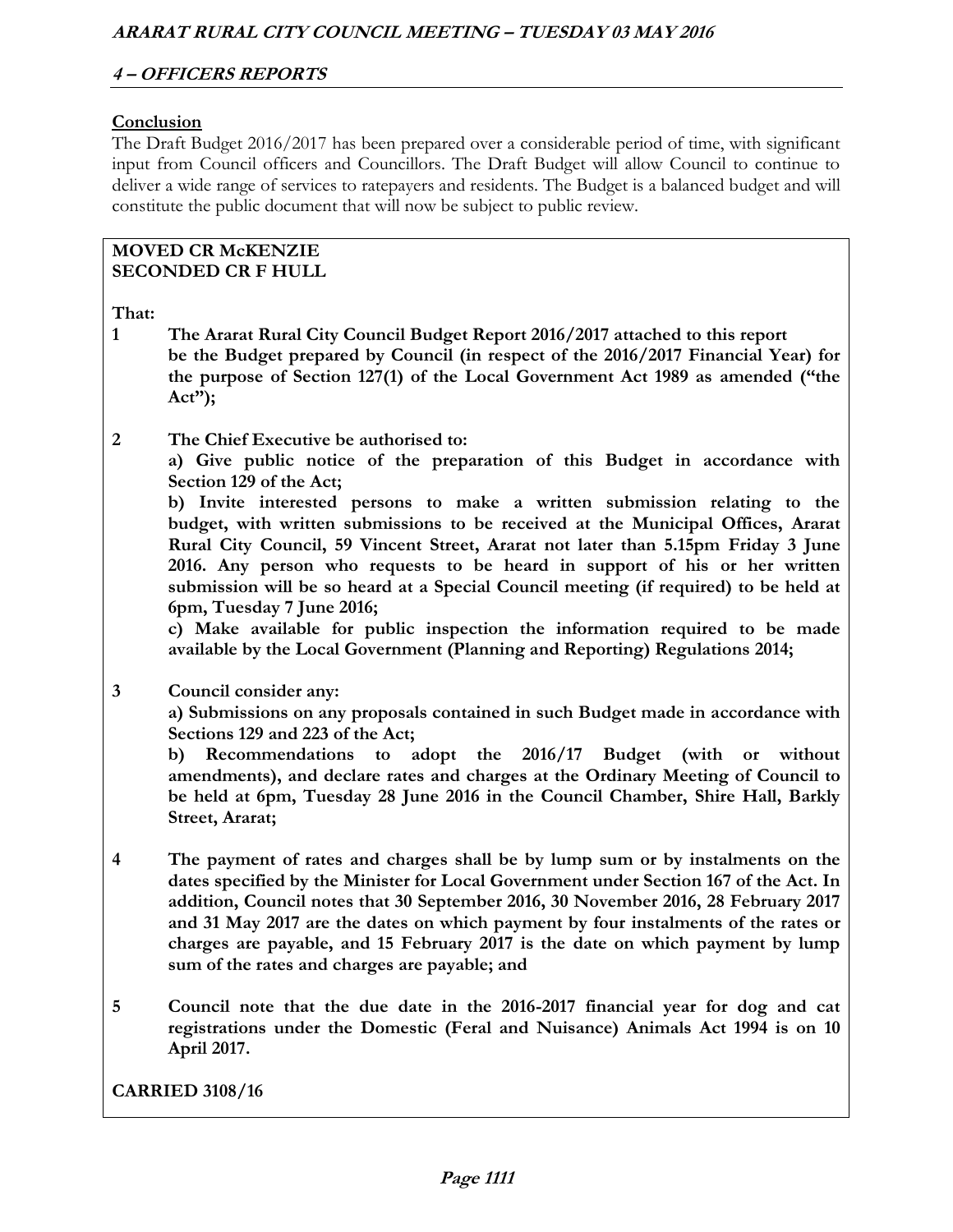# **ITEM 4.3 DRAFT RATING STRATEGY 16073041 ASSETS, FINANCE AND CORPORATE SERVICES**

#### **Introduction**

In June 2015 a rating strategy was adopted by Council. A rating strategy is the method by which Council systematically considers factors of importance that informs its decision about the rating system.

#### **Discussion**

Under the Local Government Act 1989 (the Act), a primary objective of Council is to ensure the equitable imposition of rates and charges (Section 3C(f)). The purpose of a Rating Strategy is to consider what rating options are available under the Act and how Council can move towards having an equitable rating system.

Developing a rating strategy requires Council to strike a balance between competing principles to come up with a mixture of rates and charges that provides the income needed for its annual budget while meeting the tests of equity, efficiency and simplicity. Council aspires to balance service levels in accordance with the needs, means and expectations of its community and sets taxation levels (rating) to adequately resource its roles, functions and responsibilities.

Council is committed to having a strategy that is underpinned by sound principles, which are well understood, communicated to ratepayers and compliant with current legislation.

The rating system determines how Council will raise money from properties within the municipality. It does not influence the total amount of money to be raised, only the share of revenue contributed by each property.

The Act specifies the various rating options that Council has in terms of distributing the rate burden and the options available in the collection of rates.

In terms of these choices, the 2016 Draft Rating Strategy includes the following recommendations:

- That Council continues to use the Capital Improved Value (CIV) as the value to which the rate in the dollar will be assessed, pursuant to Section 157 of the Local Government Act 1989.
- That Council raises the municipal rates by the use of differential rates on the basis that Council considers that the use of the differential rates will contribute to the equitable and efficient carrying out of its functions.
- That Council raise the municipal rates by the application of four differential rates:
	- General;
	- Commercial;
	- Industrial; and
	- Farm.
- That the procedure to determine whether a property satisfies being classed as Farm, for the purpose of Differential Rating, as set out in the document titled 'Application for Classification

# **Page 1211**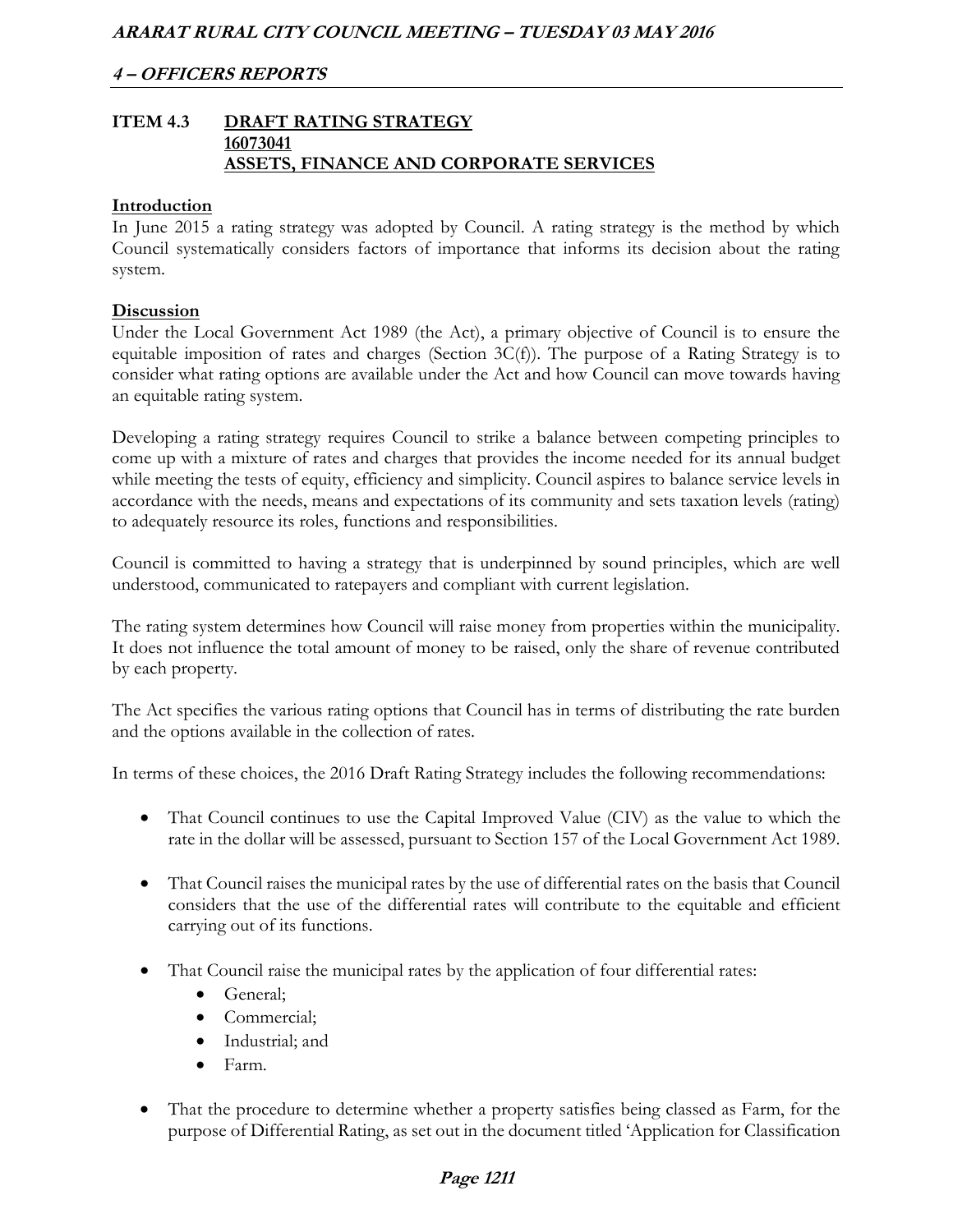of Rateable Property as Farm Land" [attached as Appendix 2 to the Rating Strategy] be endorsed and the Chief Executive Officer be authorised to administer such.

- That all cultural and recreational lands and indoor cultural and recreational facilities be exempt from the payment of municipal rates, except where:
	- the land is subject to a grazing lease, in which case it will attract the General rate (or the Farm rate if applicable);
	- the land is used for housing gaming machines, in which case the portion of the premises used for housing gaming machines shall attract the Commercial rate, and the balance of the property shall be exempt from the payment of municipal rates
- That Council approve the following Differential percentages for the 2016/17 rating year to ensure the equitable imposition of rates and charges:
	- General  $100\% (100\% \text{ in } 2015/16)$
	- Commercial  $160\%$  of General (160% in 2015/16)
	- Industrial  $130\%$  of General  $(130\%$  in  $2015/16)$
	- Farm  $55\%$  of General  $(55\%$  in  $2015/16)$
- That Council levies a Municipal Charge of \$90 for the 2016/2017 financial year (\$88 in 2015/16) to cover some of the administrative costs of Council.
- That Council continue to levy a Service Charge for the garbage collection and recycle collection services, which incorporates the collection and disposal of waste, green waste and recyclables.
- That Council continues to use Special Rates and Charges for the purpose of footpath, kerb and channel and drainage schemes.
- That special rates and charges be investigated for other purposes where appropriate.
- That Council acknowledge the valuable community service the Gorrinn House (Ararat Retirement Village) provides to the Ararat Community and in relation to charging rates for the village that:
	- Hostel type accommodation where communal facilities exists and residents do not have exclusive occupancy that the non rateable status will apply providing the current committee of management continues as a charitable, non profit organisation;
	- That where exclusive occupancy of an independent living unit with self contained cooking facilities etc exists each separate occupancy shall be valued and each separate occupancy shall be liable for rates;
	- That the rate notices be issued in the name of the occupier of each occupancy, which will then allow the occupier to claim a pension concession, if applicable.
- That Council not expand rating concessions on Charitable and Not-for-Profit Organisations properties beyond those provided for under Section 154 of the Local Government Act 1989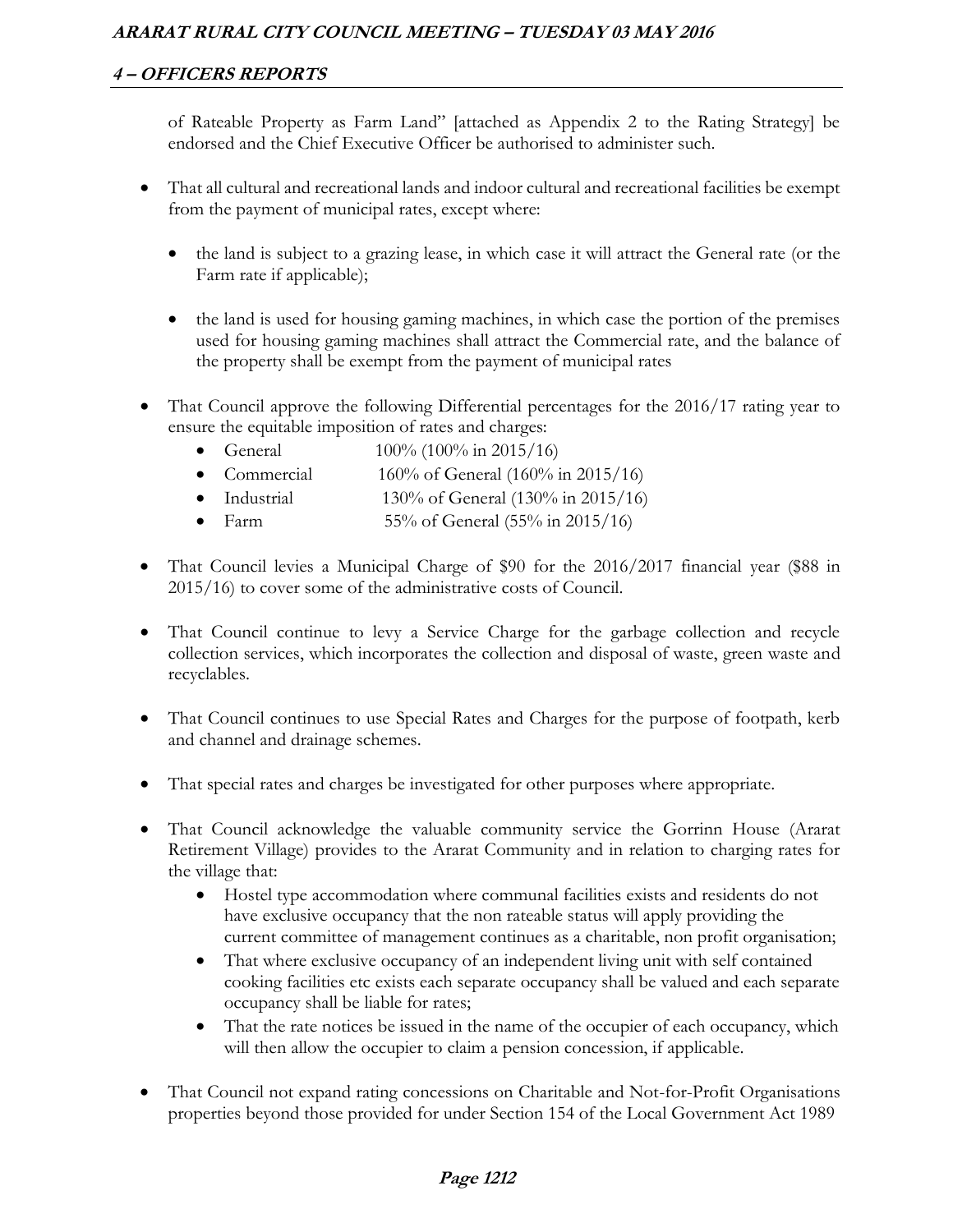# **4 – OFFICERS REPORTS**

- That Council grants a Council funded rebate of \$90 for the 2016/17 year (\$88 in 2015/16) for ratepayers entitled to receive the State Government Concession under Section 171 of the Local Government Act 1989.
- That Council does not grant any rebate or concession in relation to any rate or charge to support the provision of affordable housing, to a registered agency in accordance with the provisions of Section 169 (1D) of the Local Government Act 1989.
- That ratepayers seeking a waiver or deferral of rates under Section 170 and 171 of the Local Government Act 1989 be required to complete the form titled "Application for Waiver/Deferral of Rates and Interest Form" [attached as Appendix 1 to the Rating Strategy].
- That the applications for the waiver or deferral of rates will only be considered by Council on the basis of genuine hardship supported by another government agency, welfare group or financial counsellor.
- That applications for the waiver or deferral of rates will be considered as a confidential report to Council.
- That waiver or deferral of rates will only apply with regard to rates on their primary residence.
- That Council allow the option of the lump sum payment of rates and charges, in accordance with Section 167 of the Local Government Act 1989.
- That Council allow the payment of rates and charges by four (4) instalments in accordance with Section 167 of the Local Government Act 1989.
- That Council allow the payment of rates and charges by direct debit over nine (9) monthly or eighteen (18) fortnightly payments, free of interest, commencing the last Friday of September and finishing in the following May.
- That Council allows a grace period of 30 days before interest is applied to late instalments and late lump sum payments under Section 172(3) of the Local Government Act 1989.
- That should any person pay an amount equivalent to their first instalment before 30 October 2016 Council will consider the payment as an instalment payment. Should any person pay an amount equivalent to their first instalment after 30 October 2016 Council will consider the payment as an amount towards the lump sum option and the rates will then be due by 15 February 2017.
- That Council set a minimum interest amount of \$3 when charging interest on late payment in accordance with 172 of the Local Government Act 1989.
- That Council investigates other payment methods when sufficient demand for a particular method is evident.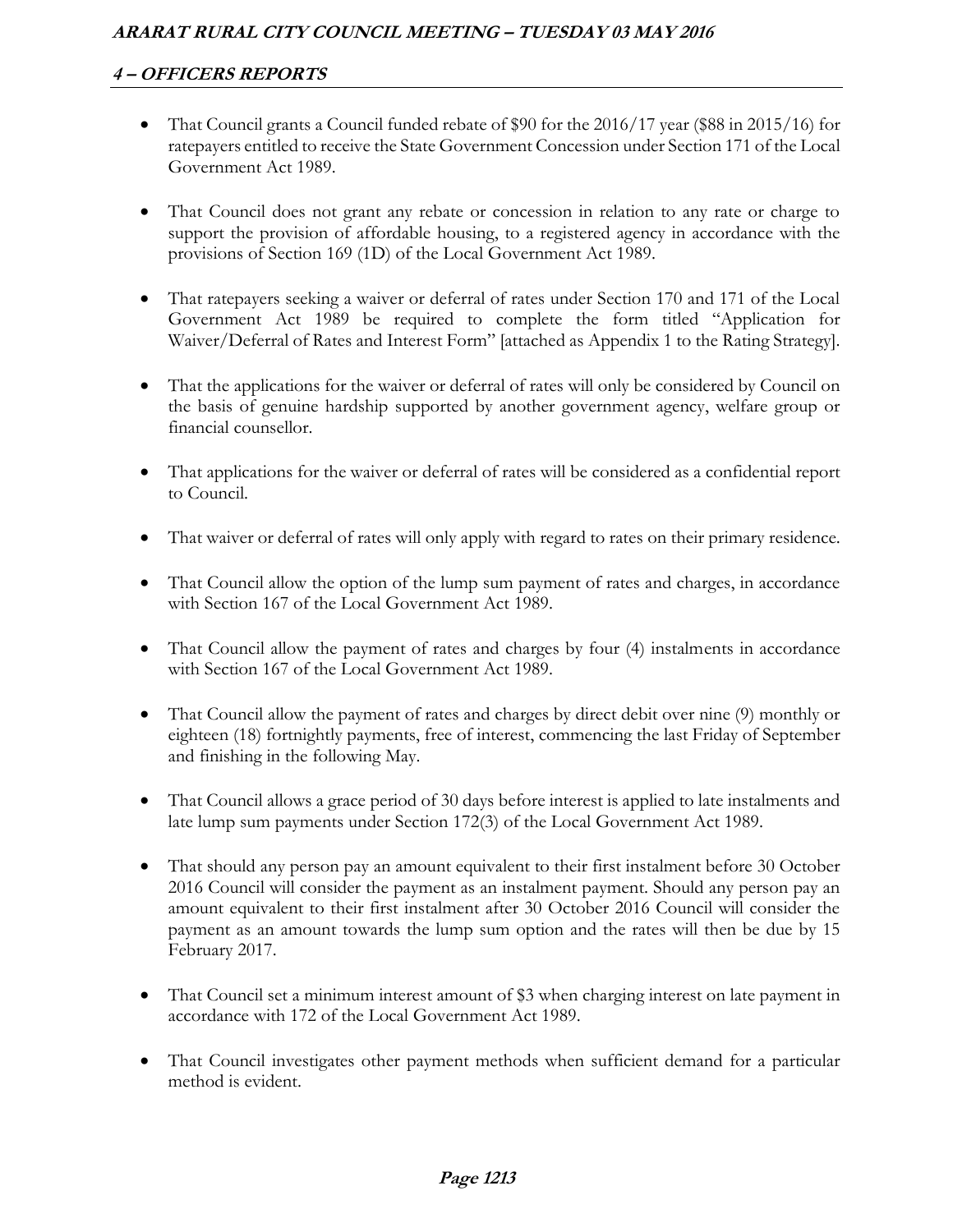- That Council commences legal proceedings for the recovery of outstanding rates and charges that exceed \$1,500 after the due date if no arrangement has been made to pay unpaid rates & charges.
- That Council only consider selling land for the nonpayment of rates under Section 181 if all of the following requirements apply:
	- Council officers determine the property is saleable
	- The property has clear title (no mortgage)
	- The property is unoccupied

The Rating Strategy is proposing to make no change in the differential rates applying to different property classes:

| Differential | 2015/16         | 2016/17         | Variation |
|--------------|-----------------|-----------------|-----------|
| General      | 100%            | 100%            | Nil       |
| Commercial   | 160% of General | 160% of General | Nil       |
| Industrial   | 130% of General | 130% of General | Nil       |
| Farm         | 55% of General  | 55% of General  | Nil       |

The following graph shows in 1995/96 properties with a general differential rating classification contributed 43% of the total general rates paid whilst farm properties contributed 46% of the total general rates paid. In 2016/17 general properties are expected to pay 52% of the total general rates and municipal charges (52% in 2015/16), commercial and industrial properties are expected to pay 11% of the total general rates and municipal charges (10% in 2015/16) whilst farm properties are expected to pay 38% of the total rates and municipal charges (37% in 2015/16).

Contributing factors in the movement of the rate burden between classes of properties includes:

- movements in valuations between valuation cycles;
- $\bullet$  the introduction of the municipal charge in 2010/11;
- the changes to the farm differential from  $70\%$  in  $2009/10$ ,  $60\%$  in  $2010/11$ , 52.5% in 2011/12, 60% in 2013/14 and 55% in 2015/16;
- the change to the commercial differential rate from  $150\%$  to  $160\%$  in  $2013/14$ ;
- $\bullet$  the change to the industrial differential rate from 120% to 130% in 2013/14 and
- $\bullet$  the increases in the municipal charges (\$80 to \$84 in 2014/15, \$84 to \$88 in 2015/16 and \$88 to \$90 in 2016/17).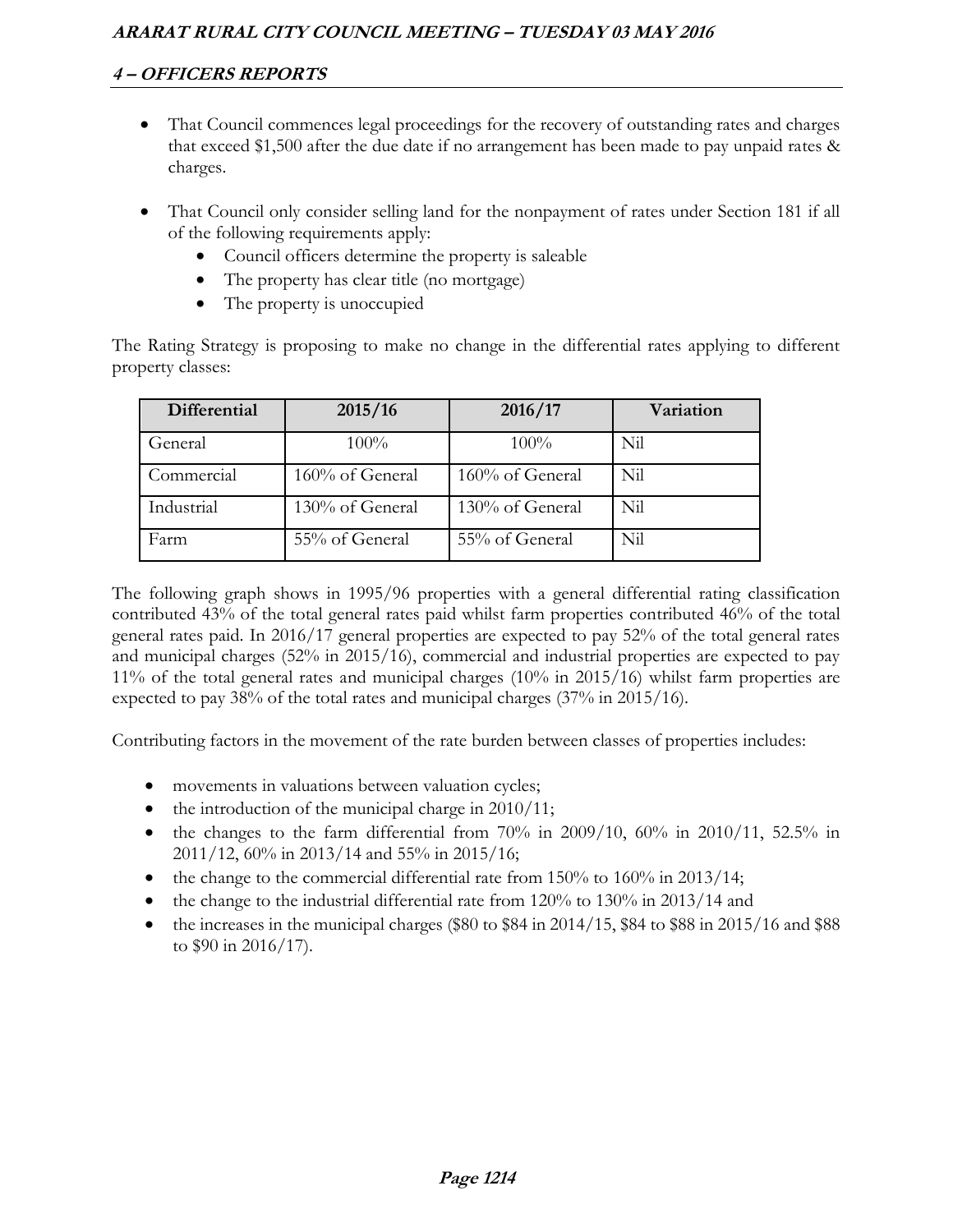

# **POTENTIAL IMPLICATIONS ARISING FROM THIS ISSUE**

# **Council plan reference**

- 5.1 Good Governance through leadership
- 5.5 Sustainable, long term financial management

# **Officer's Declaration of Interest**

Under Section 80C of the *Local Government Act 1989* officers providing advice to Council must disclose any interests, including the type of interest.

No person involved in the preparation of this report has a direct or indirect interest requiring disclosure.

**Financial and resource implications**  Adopting the Rating Strategy will not result in additional income to Council.

#### **Risk implications**

None identified.

# **Statutory Implications**

The Local Government Act 1989 provides the legislative framework to be used in developing a Rating Strategy.

# **Community Implications**

The 2016 rating strategy is proposing to no changes to the differential rates applying to the different property classes.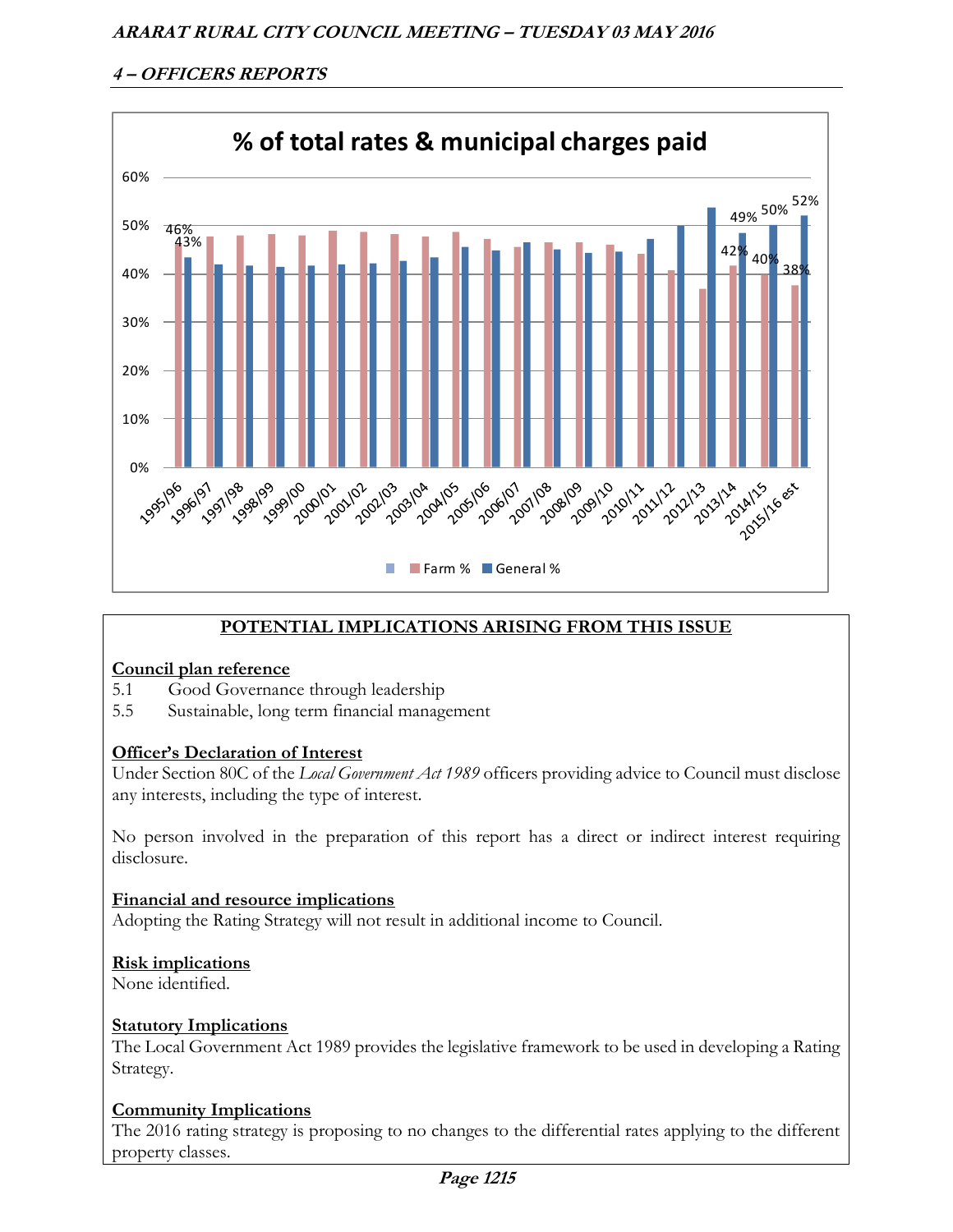# **4 – OFFICERS REPORTS**

# **Environmental Implications**

None identified.

# **Internal/external consultation**

The proposed Rating Strategy will be placed on public exhibition and community submissions will be considered as part of the budget process for 2016/17.

# **Options**

Council can:

- 1 Adopt in principle the 2016 Rating Strategy, place the proposed strategy on public exhibition and consider submissions as part of the 2016/17 budget process.
- 2 Amend the proposed 2016 Rating Strategy, place the amended proposed strategy on public display and consider submissions as part of the 2016/17 budget process.

#### **Attachments**

The 2016 Rating Strategy is included as Attachment 4.3.

# **Conclusion**

The 2016 Rating Strategy updates the previous Rating Strategy adopted in 2015 and contains no major changes to the differential rates.

#### **MOVED CR McKENZIE SECONDED CR G HULL**

**That:** 

- **1 Council adopts in principle the 2016 Rating Strategy, places the proposed strategy on public exhibition and considers submissions as part of the 2016/2017 budget process; and**
- **2 Following consideration and hearing of any submission received as part of the budget process, Council considers the proposed 2016 Rating Strategy for adoption at the Council meeting to be held on Tuesday 28 June 2016.**

**CARRIED 3109/16**